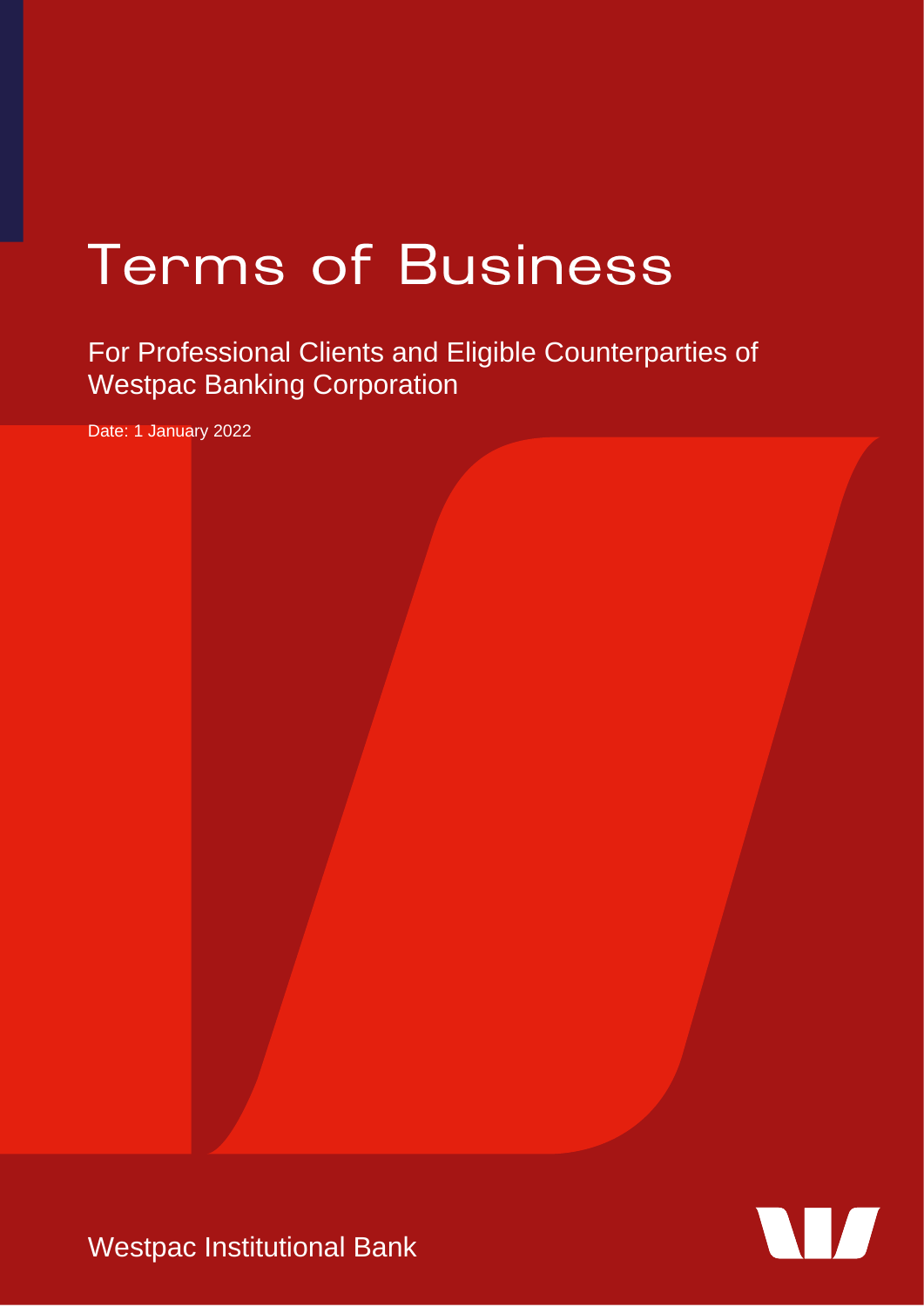# **CONTENTS**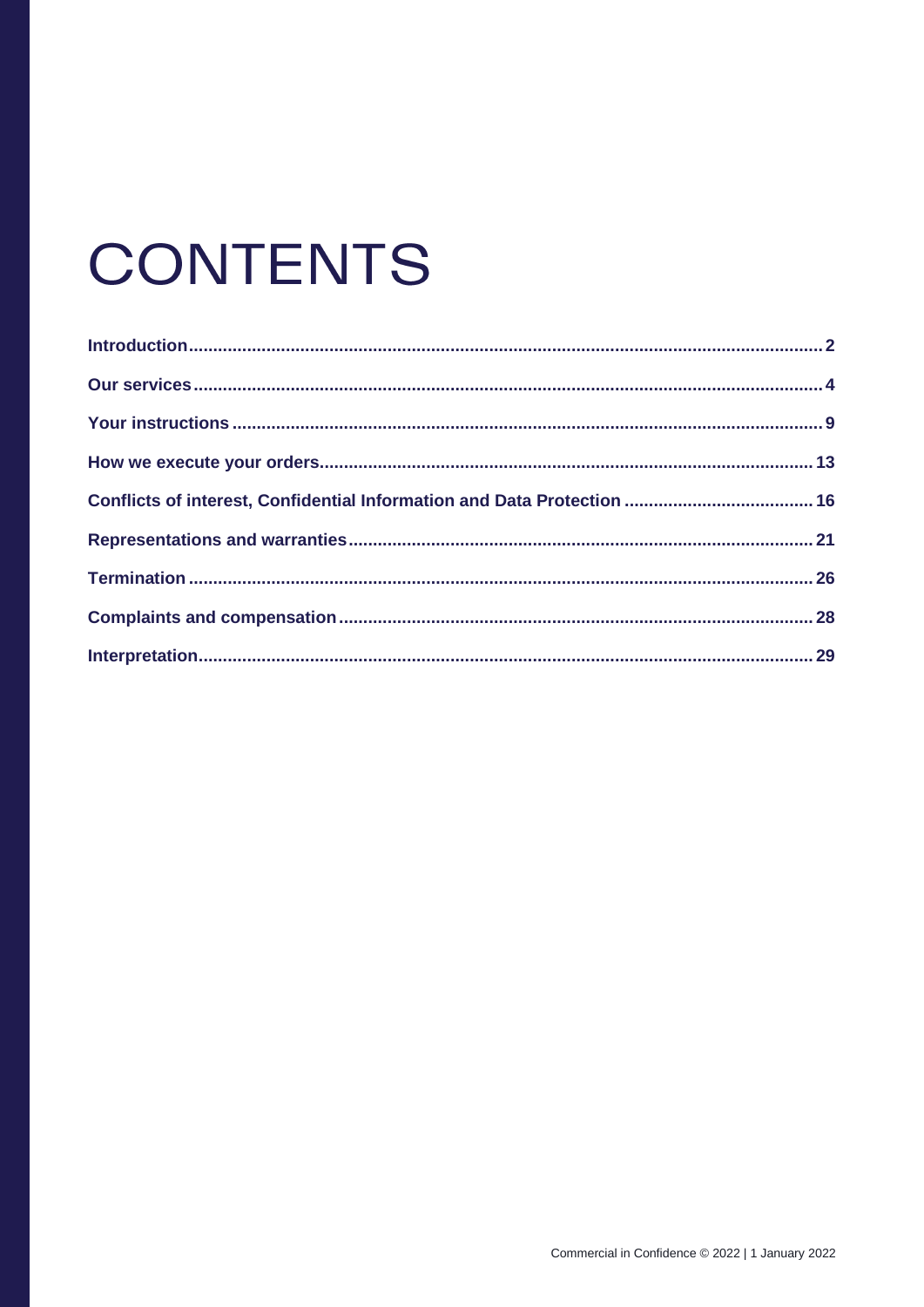

This client agreement, together with any accompanying documents (including the cover letter) or any agreements expressed to be supplemental to these terms (as amended from time to time) (this "Agreement") sets out the terms of business between you and us. Please therefore read it carefully.

Please let us know as soon as possible if there is anything which you do not understand or if you have any concerns relating to services provided under this Agreement.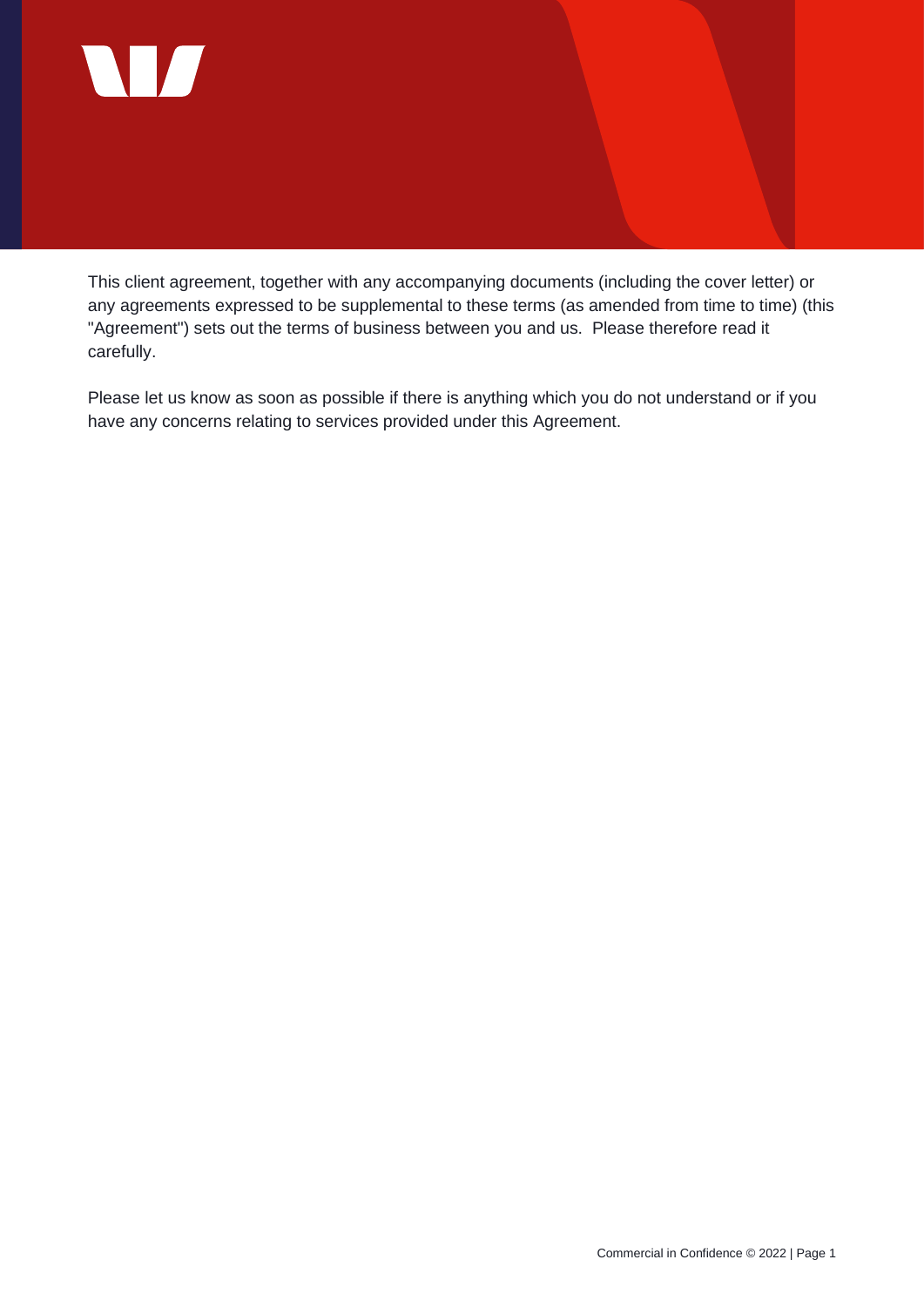### <span id="page-3-0"></span>Introduction

#### **1.1 Scope**

- (a) This Agreement sets out the basis on which we will advise, deal in and arrange deals in investments, enter into Transactions and provide such other services as may be agreed between us from time to time.
- (b) Subject to Applicable Law and this Agreement there will be no restrictions on the Transactions in respect of which we may advise you or deal with you.

#### **1.2 Our classification**

Westpac Banking Corporation ("Westpac") is authorised by the Prudential Regulation Authority (PRA) and subject to regulation by the Financial Conduct Authority (FCA) and limited regulation by the PRA. Our principal place of business is Camomile Court, 23 Camomile Street, London EC3A 7LL (United Kingdom).

#### **1.3 Your classification**

- (a) Based on the information available to us, we will classify and treat you as a "professional client" or as an "eligible counterparty", each as defined in our Regulatory Obligations. Unless we hear from you to the contrary, we shall conduct business with you according to our categorisation of you.
- (b) If we classify you as an eligible counterparty, we are no longer required to provide you with certain protections under our Regulatory Obligations that we otherwise provide to professional clients. We will still provide our services to you on arms-length commercial terms.
- (c) You may request, in writing, to be re-categorised by us as either a professional client or eligible counterparty. If we agree to re-categorise you as either:
	- (i) a professional client, certain additional rights and obligations will be afforded to you. We shall be under no obligation to agree to such re-categorisation. If we do so agree, we may require you to enter into an updated agreement in order to reflect additional rights and protections afforded to you; or
	- (ii) an eligible counterparty, the protections and investor compensation rights lost will include, by way of example only, our obligation:
		- (A) to act in your best interests;
		- (B) not to give or receive inducements;
		- (C) to achieve best execution; and
		- (D) to execute orders subject to certain constraints as regards timing and handling relative to other clients' orders.
- (d) We do not provide services to "retail clients", as defined under our Regulatory Obligations. If you ask to be treated as a retail client, we will not be in a position to provide our services to you.
- (e) You agree to keep us informed about any change that could affect your client classification. In particular, you must notify us of your classification under EMIR and (if applicable) provide us with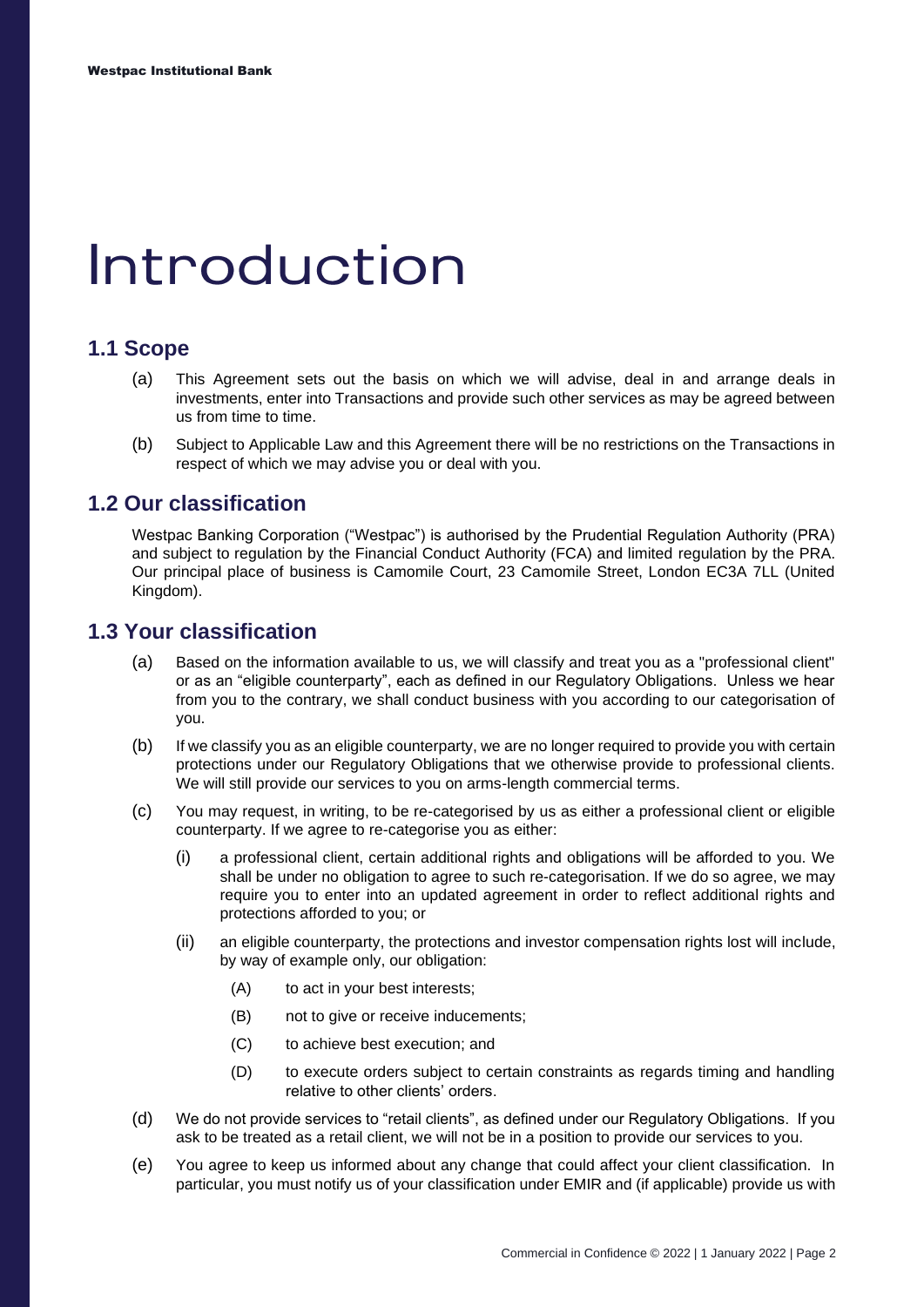a completed ISDA Master Regulatory Disclosure Letter, or take such other action as we require, so we can meet our Regulatory Obligations. If you do not provide us with such information, you agree to be bound by the classification that we determine for you in our absolute discretion.

#### **1.4 Accepting this Agreement**

You accept the terms of this Agreement by conducting business with us. If you have not conducted business with us, you will nonetheless be deemed to have accepted the terms of this Agreement on the 10<sup>th</sup> Business Day following receipt, unless you have notified us in writing otherwise.

#### **1.5 Amending this Agreement**

- (a) We may amend the terms of this Agreement:
	- (i) by giving at least 10 Business Days' written notice to you, with such changes taking effect on the date specified in the notice;
	- (ii) immediately if a change is required to comply with Applicable Law.
- (b) You may only amend or vary this Agreement with our prior written consent.
- (c) Unless otherwise agreed, an amendment will not affect any outstanding Instruction or Transaction or any legal rights or obligations which may already have arisen.

#### **1.6 Assignment**

- (a) We may assign our rights under this Agreement, without your prior consent, to any Affiliate or to a successor to us pursuant to a merger, consolidation or sale of all or substantially all of our stock or assets or all or a substantial portion of the business to which this Agreement relates.
- (b) You may assign your rights under this Agreement with our prior written consent.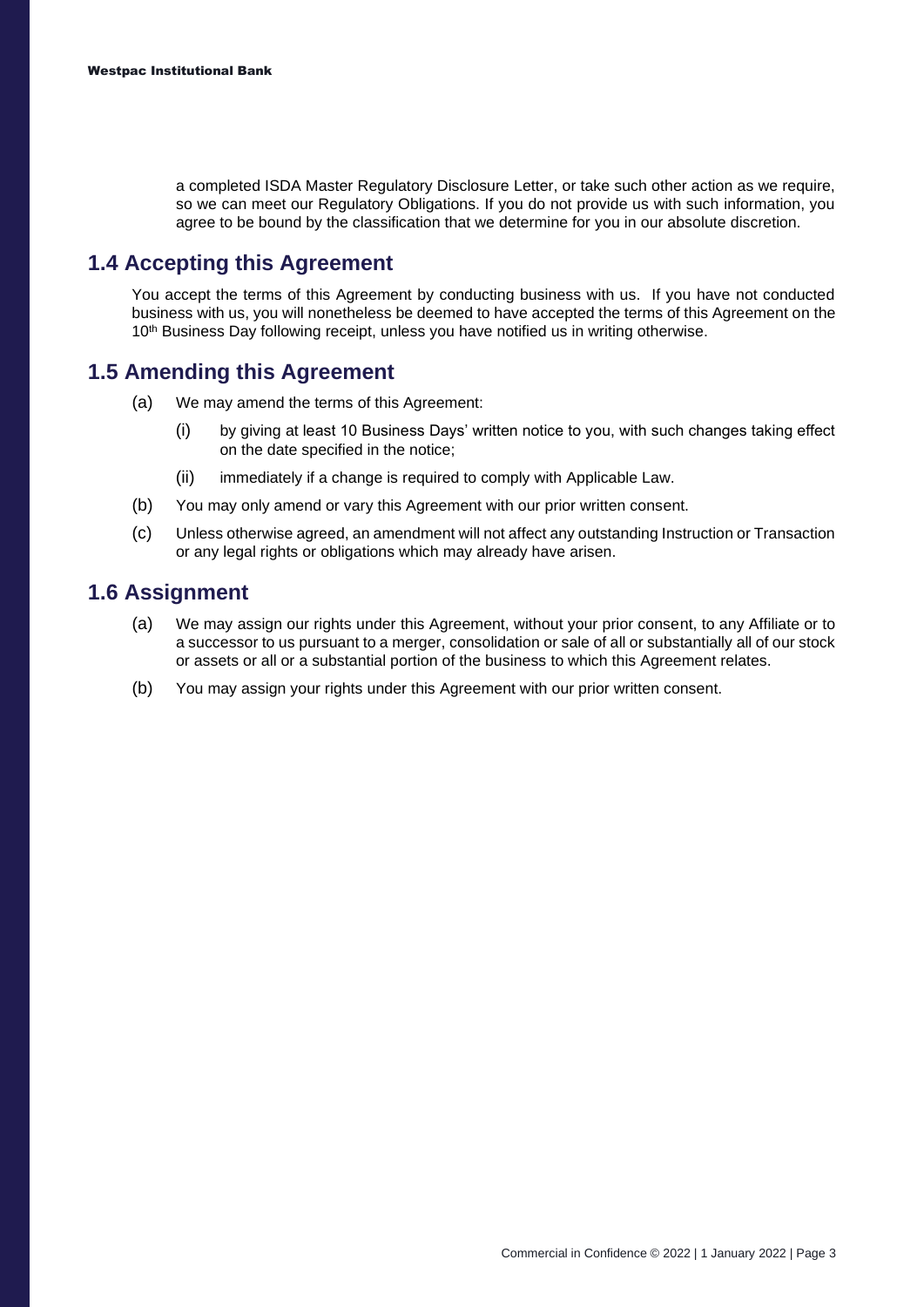### <span id="page-5-0"></span>**Our services**

#### **2.1 Our services**

- (a) We offer a range of investment services. In particular, we can provide dealing services in respect of the following investments:
	- (i) government and semi-government bonds;
	- (ii) corporate bonds;
	- (iii) derivatives;
	- (iv) options;
	- (v) futures;
	- (vi) contracts for differences; and
	- (vii) related instruments.
- (b) This list is only illustrative. Other services, or services in respect of other investments, may be provided as specifically agreed with you, and will be subject to the terms and conditions set out in this Agreement unless expressly agreed otherwise.
- (c) In deciding to accept our services, in giving us any Instruction or in entering into any Transaction or where we have provided you with investment advice, you will have already assessed, either independently or using such third party advisors as you may deem appropriate, the risks involved in the particular products, investments and/or any related services and strategies which may include, without limitation, any of (or combination of) the following: credit risk, market risk; liquidity risk; interest rate risk; FX risk; business, operational and insolvency risk; and taxation, legal and regulatory risk. We may separately provide additional disclosure to you in relation to a particular service, product or transaction. Please also refer to the Risk Warning Notice and product disclosures relating to Fixed Income Securities and Futures and Options set out at the following website address: [https://www.westpac.com.au/about-westpac/global-locations/westpac-uk](https://www.westpac.com.au/about-westpac/global-locations/westpac-uk/wel-regulatory-disclosures/), each of which are hereby incorporated into this Agreement.
- (d) We may from time to time agree to provide you with wholesale deposit and other banking facilities; provision of these services will be subject to the terms set out at the following website address: [https://www.westpac.com.au/about-westpac/global-locations/westpac-uk.](https://www.westpac.com.au/about-westpac/global-locations/westpac-uk/wel-regulatory-disclosures/)

#### **2.2 Our capacity**

- (a) **We will generally only act as principal in any Transaction with you, and deal with you on an 'arm's length' basis.** Where we act as principal, we will be the counterparty to Transactions with you. In some cases, we will execute at around the same time an identical transaction in the marketplace - for example when executing your orders on the order book of a Regulated Market, Multilateral Trading Facility or Organised Trading Facility.
- (e) We do not provide agency services and will not be acting in the capacity of agent for any party.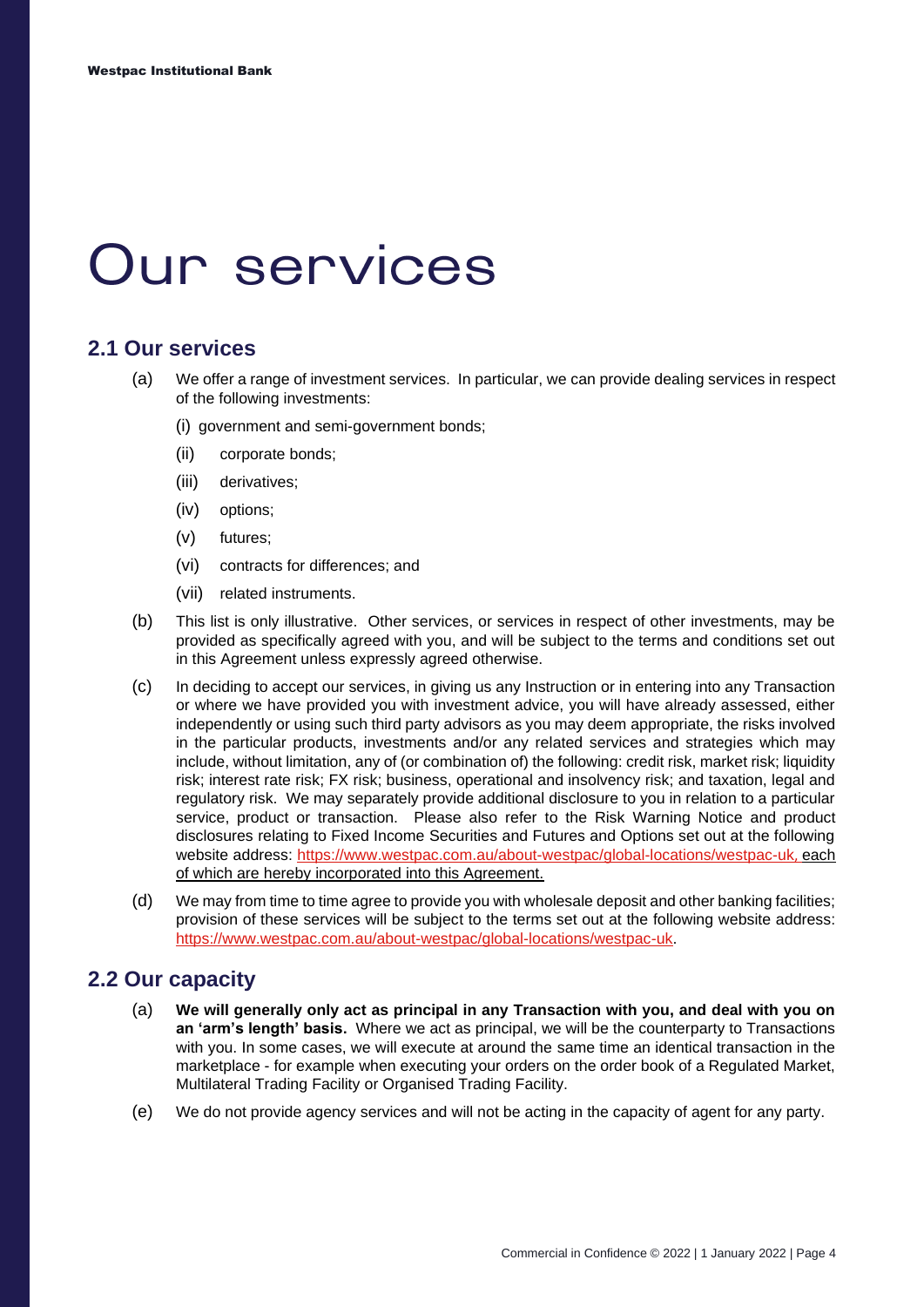#### **2.3 Where you act as agent for an Underlying Client**

- (a) This section sets out the basis on which we will provide services under this Agreement to you where you are acting as agent for an Underlying Client. Where you are acting for your own account the terms set out in this clause shall not apply.
- (b) On being notified of an Underlying Client in accordance with clause (e) below, we may require (and you agree to provide immediately upon request) any information and associated documentation relating to the verification of the identity of your Underlying Client and any beneficial owners or persons acting on behalf of the client, and such other information as we may require including any information to enable us to form a credit and counterparty risk assessment in respect of any Transaction and to fulfil our obligations under our Regulatory Obligations and Applicable Law (including the MLR 2017). You also agree to provide to us on request copies of the relevant sections of any of your Underlying Clients' constitutive documents relating to the relevant Underlying Client's capacity to enter into Transactions and appoint an agent to act on its behalf. In providing such documents, you will represent and warrant that any such documents shall be, to the best of your knowledge, true and accurate in all material respects. You shall not omit or withhold information which would render the information supplied to us to be false or inaccurate in any material respect. If you act as agent for more than one Underlying Client, you agree to provide the foregoing information in respect of each Underlying Client.
- (c) Each Transaction will be entered into by you as agent for and on behalf of an Underlying Client (by code name or otherwise) in accordance with this Clause and Clause 6 below. Unless we agree in writing, we shall treat you alone as our client and we shall not treat any Underlying Client as our client for the purposes of our Regulatory Obligations.
- (d) We shall in respect of each Underlying Client establish and maintain one or more separate subaccounts (each an "Underlying Client Account"). We shall, subject to these terms, administer Underlying Client Accounts which we reasonably believe relate to different Underlying Clients separately. You undertake, as agent for the relevant Underlying Client and on your own behalf in respect of each Instruction given, to specify within 2 hours of giving an Instruction (or such other time as we may reasonably specify) sufficient information for us to identify the Underlying Client Account to which the relevant Instruction relates. Unless you specify a specific Underlying Client Account you shall be personally liable for your own account in respect of the relevant Transaction. You further undertake, as agent for each Underlying Client and on your own behalf, to notify us immediately if any two or more Underlying Client Accounts relate to the same Underlying Client.
- (e) You agree to forward to an Underlying Client any documentation in relation to such Underlying Client that we are required to provide under our Regulatory Obligations or Applicable Law and which we make available to you for that purpose.
- (f) You, as agent for the Underlying Client retain full responsibility for making all investment decisions with respect to any Underlying Client. We will not be responsible for judging the merits or suitability of any Transaction to be entered into on behalf of an Underlying Client.
- (g) Unless otherwise required under Applicable Law, we shall have no responsibility for your or any Underlying Client's compliance with any Applicable Laws governing or affecting your conduct or that of any Underlying Client, or for your or any Underlying Client's compliance with any Applicable Laws governing or affecting Transactions.
- (h) If after the date of this Agreement we agree in writing from time to time to provide services to you under the terms of this Agreement where you act as agent on behalf of a new Underlying Client (a "New Underlying Client"), as at the date of such written agreement, your representations in this Agreement shall be deemed to be repeated by you on your own account and as agent for the New Underlying Client.
- (i) References to "you" or to "your" shall, where the context so permits or requires, be construed so as to include each of your Underlying Clients, provided that this shall not affect the provisions of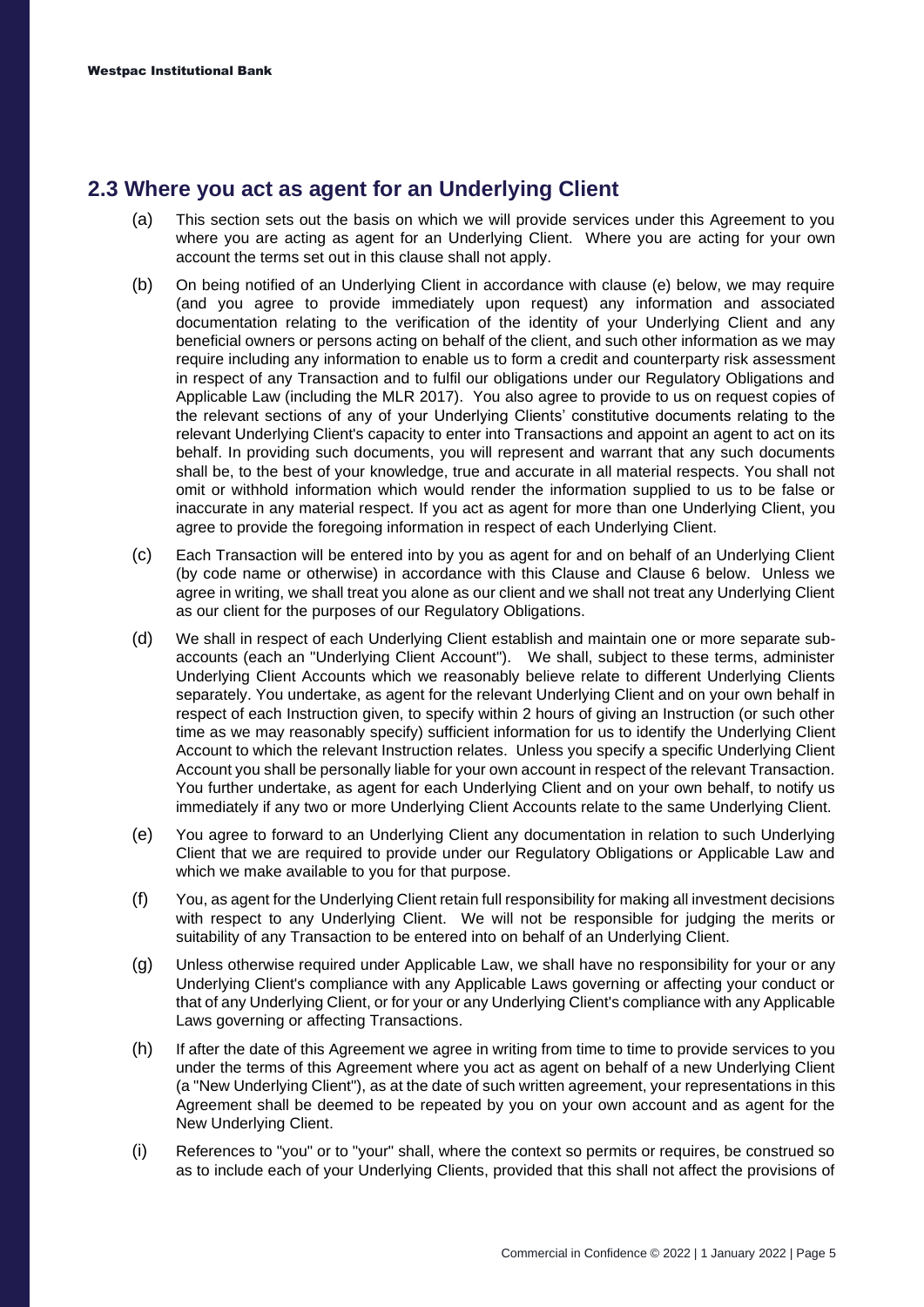clauses (c), (d), (f) and (g) which make it clear that we shall treat you alone as our client and will not treat any Underlying Client as our client for the purposes of our Regulatory Obligations.

#### **2.4 Suitability and advice**

- (a) We do not generally provide investment advice, unless separately agreed with you. Where we do so, we will notify you either generally or on each occasion of advice.
- (b) We will not provide tax advice. In addition, we will not at any time be deemed to be under any duty to provide tax advice.
- (c) Nothing in this Agreement will give rise to fiduciary or equitable duties on our part or on the part of any of our Affiliates save as expressly provided in the Agreement or by virtue of the specific Regulatory Obligations placed upon us or as may be otherwise contracted between us.

#### **2.5 Appropriateness**

- (a) When we provide you with investment services other than investment advice, we may require information regarding your knowledge and experience in the investment field relevant to the specific type of product or service offered or requested so as to enable us to assess whether the investment service or product envisaged is appropriate for you.
- (b) Where a bundle of services or products is envisaged, the assessment shall consider whether the overall bundled package is appropriate.
- (c) To enable us to carry out an applicable appropriateness assessment, as mentioned, we require certain information from you. We will liaise with you as necessary to obtain this information.

#### **2.6 Provision of information**

- (a) You agree to provide complete and accurate information as we may reasonably require in order to enable us to provide our services hereunder and, in particular, to carry out any applicable appropriateness assessments. If you fail to provide us with the necessary information, we may be unable to provide you with services or we may not be able fully to assess your circumstances when providing the services.
- (b) You represent and warrant that any information you have provided us with (or will provide us with) in accordance with Clause 2.6(a) above is correct, complete up-to-date and not misleading.
- (c) You agree to notify us as soon as reasonably practicable in writing of any information that may be relevant to appropriateness, in particular any material changes in your circumstances.

#### **2.7 Determinations made by us**

- (a) We will assume that any information provided to us in accordance with Clause 2.6 is accurate and we will have no responsibility to you if such information changes or becomes inaccurate, unless you have informed us of such changes.
- (b) We will rely on the information provided by you unless we are aware that the information is manifestly out of date, inaccurate or incomplete.
- (c) We are entitled to assume that you have the necessary experience and knowledge in order to understand the risks involved in relation to the particular investment services, transactions or products.
- (d) If we deem a product or Transaction not appropriate for you, we will advise you accordingly. If you do not provide us with the information we require to make such assessment, or the information you provide is insufficient, we will advise you that this will prevent us from verifying whether the product or Transaction is appropriate for you.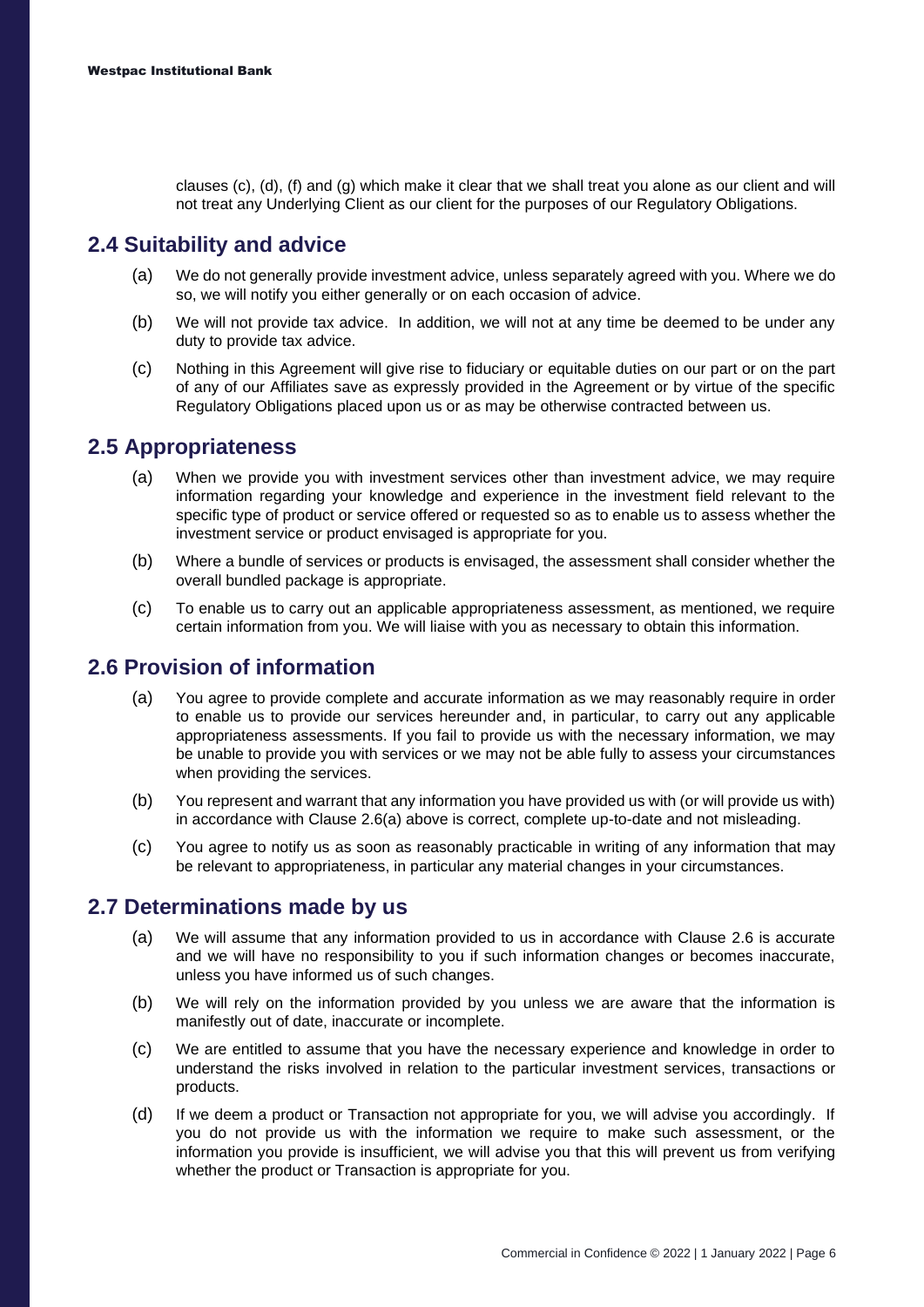#### **2.8 Complex and non-complex products**

- (a) To the extent applicable, we have a regulatory obligation under Applicable Law to assess the appropriateness of any execution-only Transaction or service (or transmission of orders) for you in relation to complex products. This means that Westpac will seek information from you to determine whether you have the relevant knowledge and experience to understand the risks involved in the Transaction or service envisaged. If you fail to provide any information or sufficient information in this regard, there is a risk that we will not be able to assess whether you have the necessary knowledge and experience to understand the risks involved. In these circumstances, if you still wish us to proceed we may do so, but we will not have been able to determine that the Transaction or service is appropriate for you.
- (b) If we consider that a Transaction or service is not appropriate for you, we may:
	- (i) accept your order, but will warn you that it may not be appropriate for you and that you may be exposing yourself to risks that fall outside your knowledge and experience; or
	- (ii) refuse your order where we do not believe it is in your best interests to proceed.
- (c) We do not have an obligation under Applicable Law to assess the appropriateness of executiononly Transactions or services (or transmission of orders) in relation to non-complex products. As a result, you will not benefit from the protection of Applicable Law on assessing appropriateness.
- (d) Although we do not necessarily provide the full range of such products, as background (as amended by the FCA Handbook from time to time) non-complex products include: shares traded on regulated markets, bonds or other forms of securitised debt and units in regulated collective investment schemes. Complex instruments include but are not limited to: derivatives transactions, structured products, hedge funds and private equity funds. For reference, investment trusts and non-UCITS retail schemes (NURS) are neither automatically non-complex nor automatically complex. Under Applicable Law, we would be required to assess the appropriateness of execution-only transactions in relation to non-complex products where we also grant you new credit, loan or overdraft facilities (in other words where the relevant credits or loans do not comprise existing credit limits of loans, current accounts and overdraft facilities).

#### **2.9 Research**

Where we provide Investment Research, trading and market commentary, non-independent research or other information (to the extent separately agreed):

- (a) this is incidental to your dealing relationship with us and does not amount to advice;
- (b) if it contains a restriction on the person or category of persons for whom that document is intended or to whom it is distributed, you will not pass it on contrary to that restriction;
- (c) we give no representation, warranty or guarantee as to the accuracy or completeness of any such information or as to the legal, regulatory, tax or other consequences of any Transaction; and
- (d) prior to despatch, we may have acted upon it ourselves, shared it with other clients or counterparties or made use of the information on which it is based. We do not make representations as to the time of receipt by you and cannot guarantee that you will receive such information at the same time as other clients. Any published research reports or recommendations may appear in one or more screen information service.

#### **2.10 Bundled services**

The services provided to you by us may be provided to you as bundled services with other services and/or products, in which case we will provide you with a list of the charges for each separate component and the bundled services together.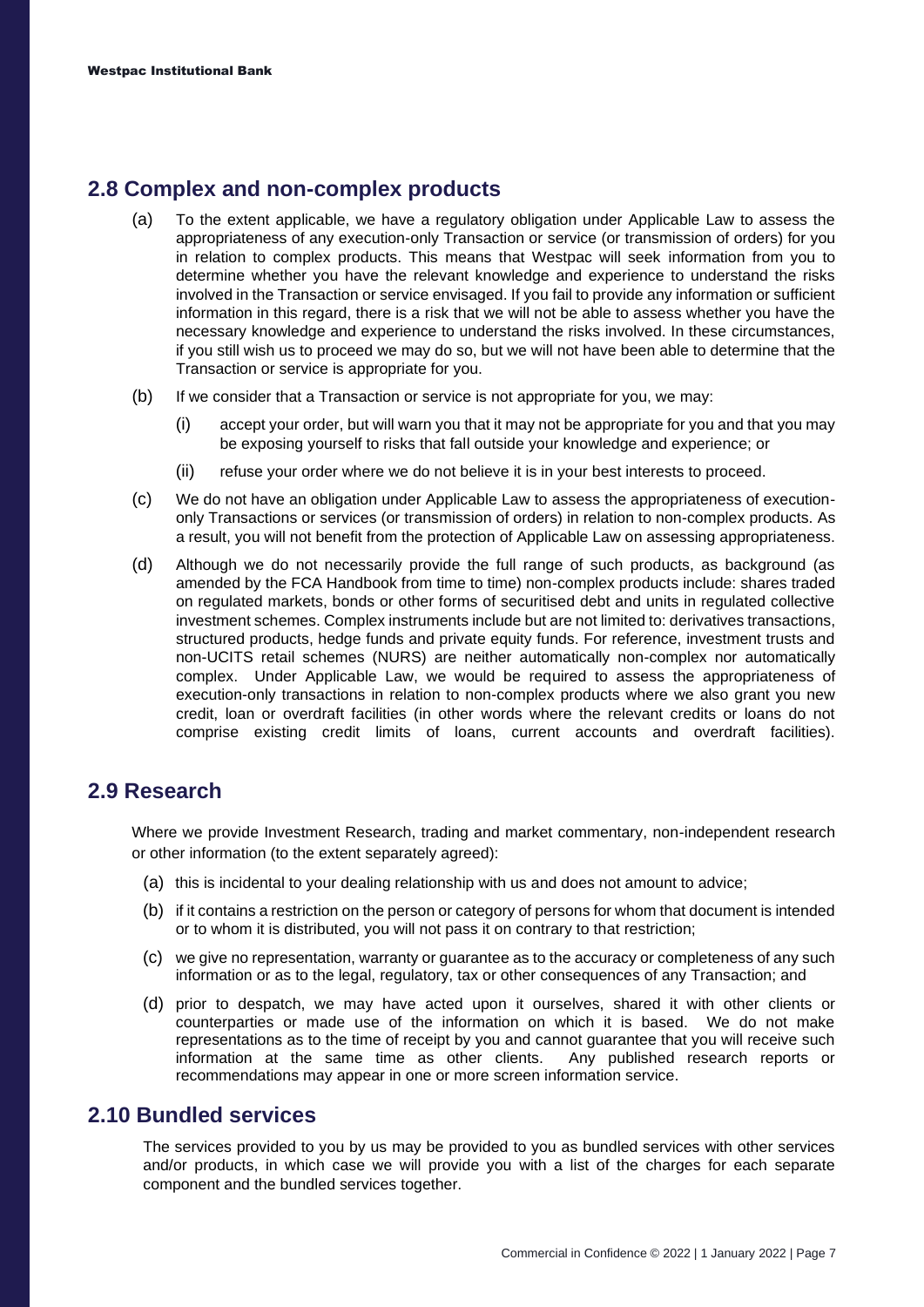#### **2.11 Electronic trading**

Where we provide electronic trading services to you, either directly or through an electronic network or platform, separate terms apply to the provision of those services as a supplement to this Agreement and can be found at the following website address: [https://www.westpac.com.au/about](https://www.westpac.com.au/about-westpac/global-locations/westpac-uk/wel-regulatory-disclosures/)[westpac/global-locations/westpac-uk](https://www.westpac.com.au/about-westpac/global-locations/westpac-uk/wel-regulatory-disclosures/) (the "Electronic Trading Terms"). In relation to the provision of those services, in the event of any inconsistency between the Electronic Trading Terms and this client agreement, the Electronic Trading Terms will prevail.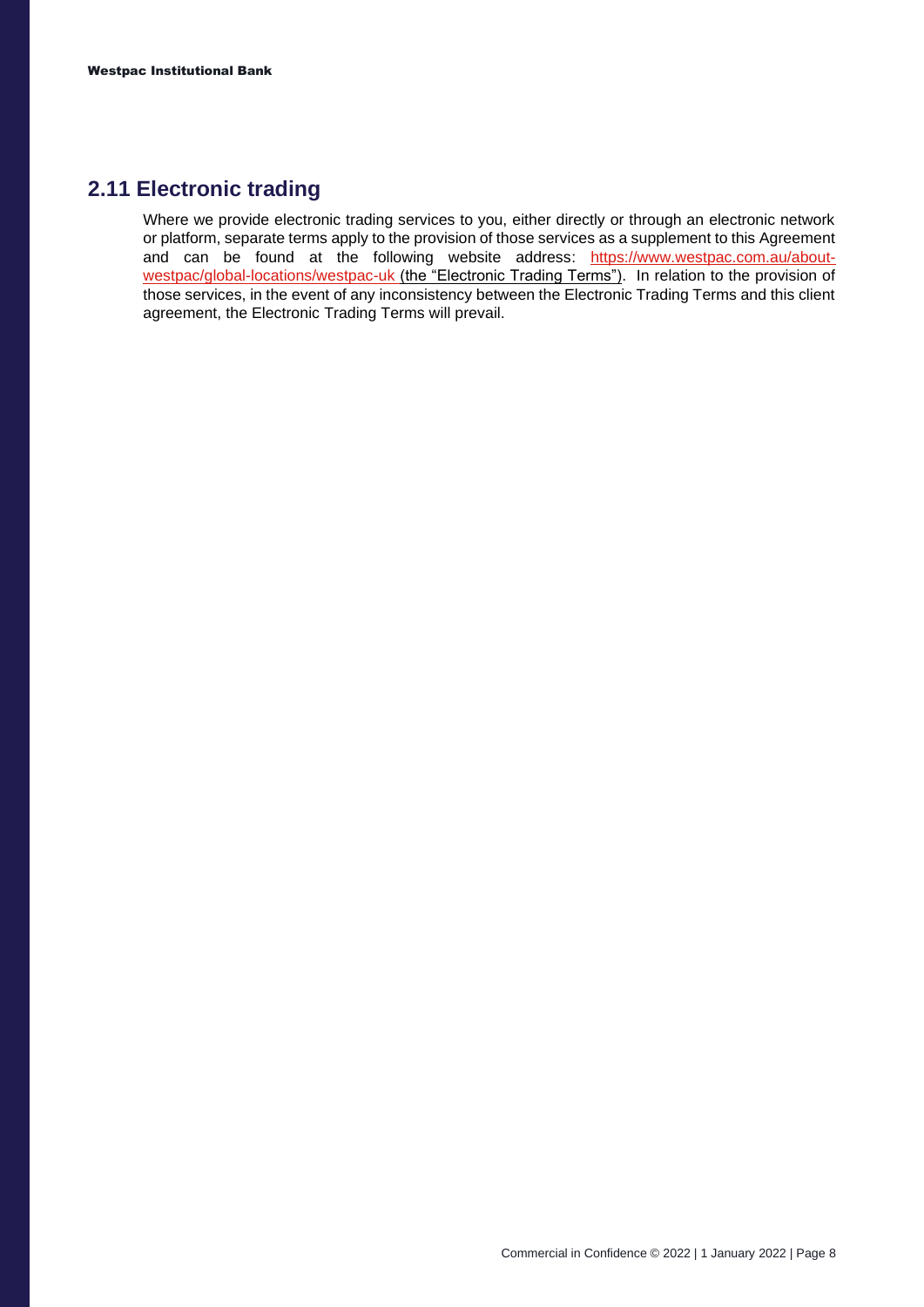### <span id="page-10-0"></span>Your instructions

#### **3.1 Method**

- (a) You may give us Instructions in writing (including fax), by Electronic Means or orally (including by telephone), unless we tell you that Instructions can only be given in a particular way.
- (b) If any Instructions are received by us by telephone, computer or other medium we may ask you to confirm such Instructions in writing, though we will be authorised to follow Instructions notwithstanding your failure to confirm them in writing.
- (c) You accept that any Instructions sent by Electronic Means may not be secure, reliable or timely.

#### **3.2 Your authority**

- (a) We assume all Instructions are complete and we will be entitled to act for you upon Instructions given or purporting to be given by you or any person authorised on your behalf without further enquiry as to the genuineness, authority or identity of the person giving or purporting to give such Instructions.
- (b) It is your responsibility to ensure that Transactions are authorised or carried out by individuals who have been properly authorised by you. We will not be liable to you or, where you are acting as agent, to the Underlying Client, if we accept and act upon Instructions from individuals who do not have the necessary authority.

#### **3.3 Right to cancel or refuse Instructions**

- (a) We may, but will not be obliged to, accept Instructions to enter into a Transaction (subject to any Applicable Law).
- (b) We will notify you if we decline to enter into a proposed Transaction (subject to any Applicable Law otherwise). We will not be obliged to give a reason for doing so.
- (c) We can only cancel your Instructions if we have not acted upon those Instructions. Instructions can only be withdrawn or amended by you with our consent.

#### **3.4 Changes in the market**

We will not be responsible for any delay or change in market conditions between the time that we receive your Instructions and the time of execution of any resulting Transaction, unless due to our negligence, fraud or wilful default.

#### **3.5 Basis of dealing**

- (a) We may arrange (without needing to give notice to you) for a Transaction to be executed, in whole or in part, by selling an investment to you from another client, or a client of an Affiliate of ours, or vice-versa.
- (b) You will promptly deliver any Instructions, money, documents or property deliverable by you under a Transaction in accordance with that Transaction as modified by any instructions given by us for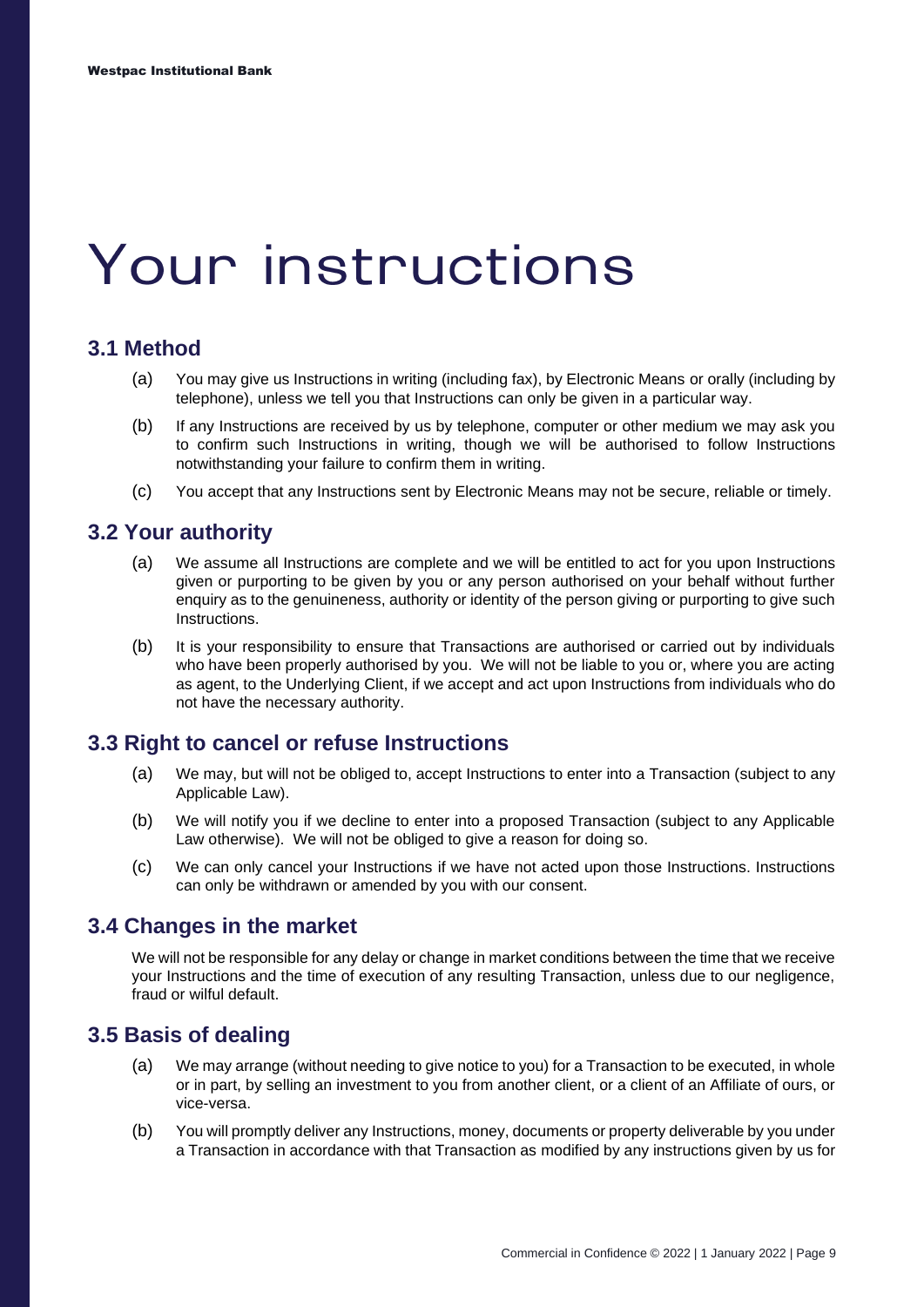the purpose of enabling us to perform our obligations under the relevant matching Transaction on a market or with an intermediate broker.

- (c) We may arrange for any Transaction to be effected with or through the agency of an intermediate broker, who may be an Affiliate of ours, and may not be in the United Kingdom. Neither we nor our Personnel will be liable to you for any act or omission of an intermediate broker or agent. No responsibility will be accepted for intermediate brokers or agents selected by you.
- (d) We may require you to limit the number of open positions which you may have with us at any time and you hereby authorise us in our sole discretion to close out any one or more Transactions in order to ensure that such position limits are maintained.
- (e) Where securities have been sold to us by you, you confirm that you are aware of and ensure compliance with the relevant short selling rules under Applicable Law, including those of the market where the sale will take place. You must adequately inform us of the nature of the sale and whether you have organised a stock loan transaction to cover any short sales.
- (f) You must ensure that short sales in sovereign debt (which includes debt issued by certain institutions/entities such as government departments, agencies, members of federal states and the European Investment Bank) are covered in accordance with Article 13 of the EU Short Selling Regulation or UK Short Selling Regulation (as applicable) prior to executing such short sales.

#### **3.6 Client Money and Assets**

- (a) We will not ordinarily (and will not be obliged to) hold investments or other assets on your behalf by way of safe custody.
- (b) If any investments are provided to us as collateral on a title transfer basis (that is where you transfer full ownership to us for the purpose of securing your obligations), such collateral will not be treated as safe custody assets subject to the Custody Rules. You acknowledge that, in the event of our insolvency, you will be a general creditor and such investments or other assets may not be available to be paid to you.
- (c) In respect of any money we hold on your behalf in an account with ourselves, we act as banker and not as trustee under the Client Money Rules. In particular, we will not segregate your money from ours and we will not be liable to account to you for any profits made by our use as banker of such funds. As a result, we will not hold your money in accordance with the Client Money Rules, and if we fail, you will be treated as an ordinary creditor in respect of any such funds deposited with us, the Client Money Rules relating to distribution of client money will not apply to these sums, and you will not be entitled to share in any distribution under those rules.
- (d) Where you transfer full ownership of cash to Westpac for the purpose of securing or otherwise covering present or future, actual or contingent or prospective obligations in respect of Transactions entered into with Westpac, such cash shall not be held as Client Money. Westpac will not hold money under Client Money Rules.
- (e) Where cash is transferred to Westpac and is held subject to a security interest established under a separate agreement, you hereby expressly grant to Westpac a right of use over such cash. Upon the exercise of such right of use, you hereby agree to transfer all rights to that cash to Westpac and that cash will not be Client Money.
- (f) You should be aware of certain risks and consequences which may be involved in:
	- (i) granting consent to a right of use of collateral provided under a security collateral arrangement; and/or
	- (ii) concluding a title transfer collateral arrangement.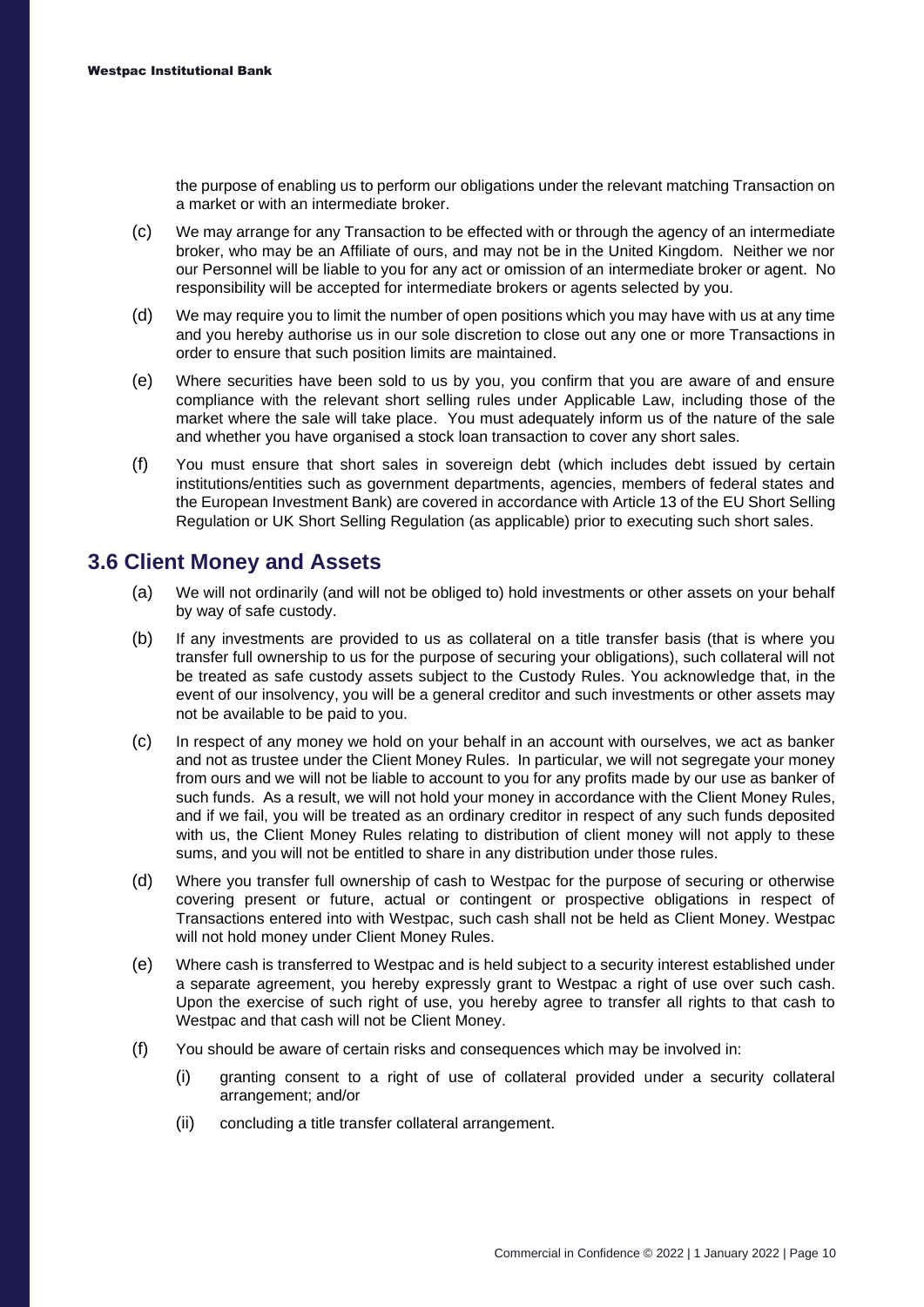Please refer to the notification titled 'SFTR Information Statement' contained at the following website address: [https://www.westpac.com.au/about-westpac/global-locations/westpac-uk](https://www.westpac.com.au/about-westpac/global-locations/westpac-uk/wel-regulatory-disclosures/). This is given to you by Westpac in compliance with Article 15 of UK SFTR and Article 15 of EU SFTR.

#### **3.7 Settlement**

- (a) We may effect a net settlement with or for you where permitted by Applicable Law.
- (b) If you have not delivered the appropriate funds or securities to us on the due date for settlement, you are responsible for any losses we incur, including market buy-ins, fines and other market censures or other actions we take as a result.
- (c) Where we settle your transactions (or where applicable your Underlying Client's transactions) on a delivery versus payment basis through a commercial settlement system (such as Clearstream or Euroclear) you agree that we may do so under the delivery versus payment exemption under the Client Money Rules and Custody Rules.
- (d) Pursuant to this exemption we are not obliged to treat money as client money or assets as safe custody assets unless the payment or delivery in question has not occurred by the close of business on the third business day following the date on which we intended to make either the payment or delivery in question.

#### **3.8 Reporting and confirmations**

- (a) We may be required under Applicable Law to make public information about your Transactions or to report such information to a Regulator or to an execution venue. You agree to waive any duty of confidentiality attaching to the information which we reasonably disclose.
- (b) We may from time to time be required to make public quotes in respect of Financial Instruments.
- (c) Where we are trading in commodity derivatives, we may be required to provide information relating to your positions in such Financial Instruments, as well as those of your own clients and clients thereof (until the end client is reached) (the "client chain") pursuant to Applicable Law or the rules or procedures of the execution venue or the applicable Regulator.
- (d) We may require you to provide or update any information relating to you or other members of the client chain as is necessary for us to comply with Applicable Law in relation to market transparency requirements, position reporting requirements, and transaction reporting requirements as we consider arise in respect of your Transactions or the services provided or expected to be provided to you. You agree to deliver to us such information as we request in time for us to comply with reporting requirements. You represent to us that such information as you deliver is, at the time of delivery, true, accurate and complete in every material respect; and that we may rely on the information without investigation, unless and until you inform us otherwise; and you undertake to provide us promptly any material changes or updates.
- (e) You acknowledge and agree that you are separately responsible for ensuring that you comply with any obligations applicable to you under Applicable Law to make public, provide or report information regarding your orders and their execution or your positions. For the avoidance of doubt, without separate written agreement, we do not undertake to make public, provide or report such information on your behalf or in a manner that seeks to satisfy any obligations applicable to you.
- (f) Where we are required, or have otherwise agreed, to do so, we will send you Confirmations by the end of the trading day or earlier for any Transactions that we have executed on your behalf on that trading day. We may provide (or make available) this Confirmation by Electronic Means, in which case it will have the same effect as if provided to you in hard copy. We are not required to provide such Confirmations if the same information is to be promptly dispatched to you by another person.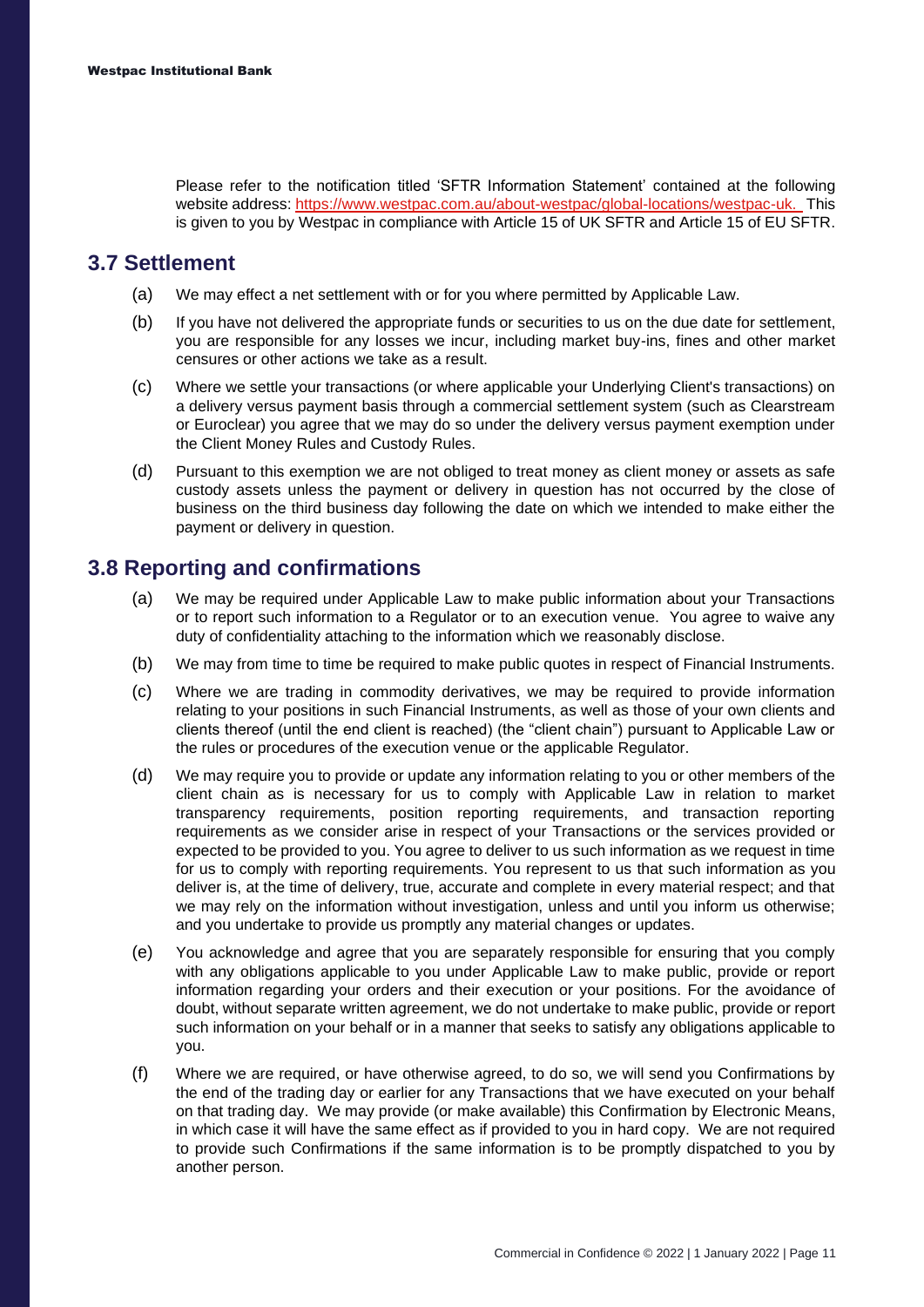- (g) Confirmations will, in the absence of manifest error, be conclusive and binding on you unless we receive from you a detailed objection in writing within one Business Day of a Confirmation taking effect or we notify you of an error in the Confirmation within the same period.
- (h) You must inform us of any change to your e-mail address and other contact details, the nonreceipt of a Confirmation, or whether any Confirmations are incorrect before settlement.
- (i) For trades in derivative instruments subject to the risk mitigation requirements of EMIR you agree that, where we send you an electronic Confirmation of the terms of the trade, that Confirmation will be agreed between us unless you object within the timeframe prescribed for agreeing Confirmations by EMIR.

#### **3.9 Record keeping**

- (a) You agree to keep adequate records in accordance with Applicable Law to demonstrate the nature of any Instructions submitted and the time at which any orders are submitted.
- (b) Our records, unless shown to be wrong, will be evidence of your dealings with us in connection with our services. You will not object to the admission of our records as evidence in any legal proceedings because such records are not originals, are not in writing or are documents produced by a computer. You will not rely on us to comply with your record keeping obligations, although records may be made available to you on request at our absolute discretion and as required by Applicable Law, such as Data Protection Legislation.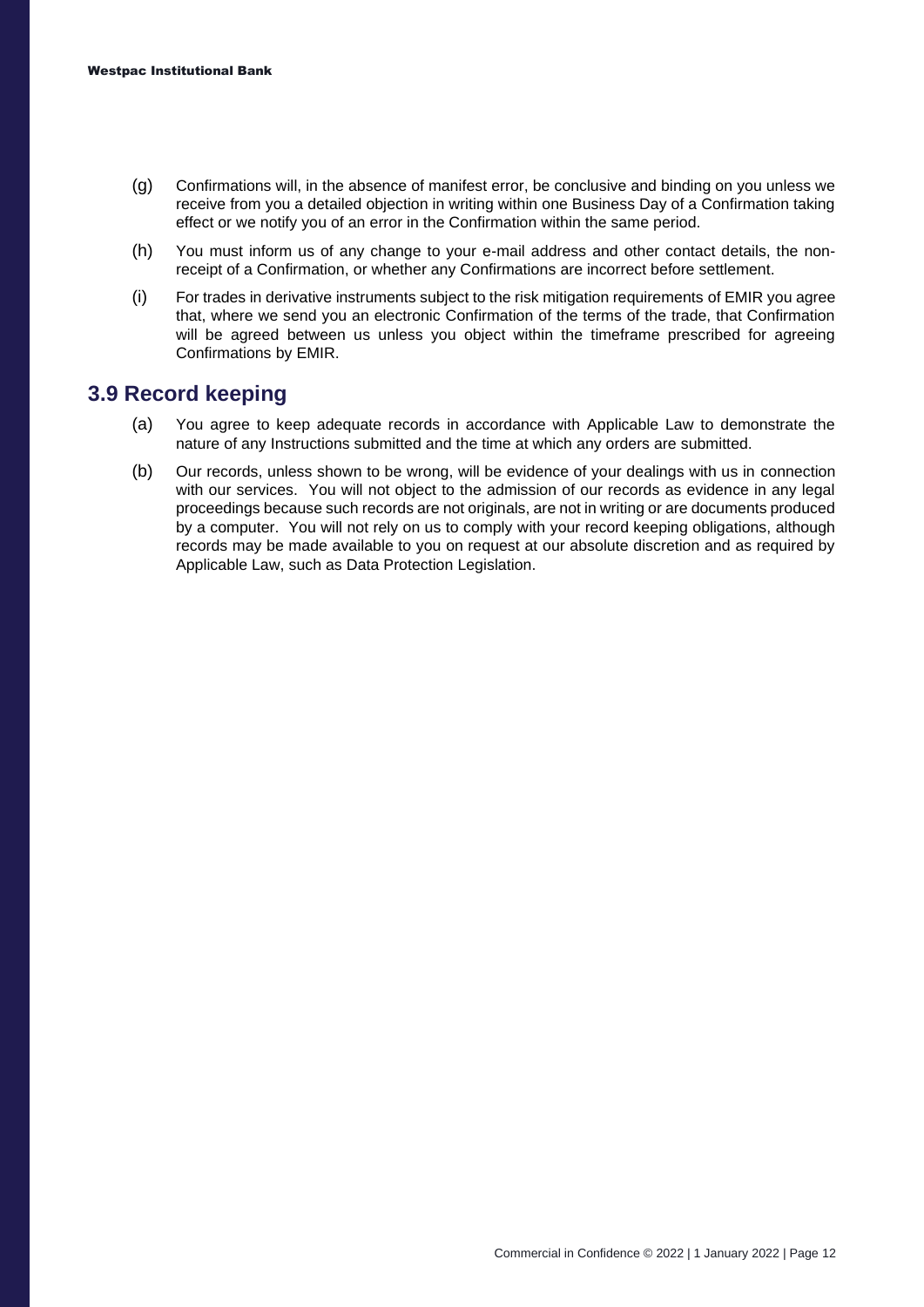### <span id="page-14-0"></span>How we execute your

### orders

#### **4.1 Best execution**

If you are classified as a "professional client", we will provide you with best execution when executing orders on your behalf where applicable under our Regulatory Obligations and in accordance with our Order Execution Policy.

#### **4.2 Aggregation**

We may aggregate your orders with those of other clients and with our own orders. In some cases, this may result in you obtaining a less favourable price or outcome than would otherwise have been the case in respect of a Transaction. In other cases it may operate to your advantage. If we aggregate a client order with a transaction for our own account and the aggregated order is partially executed, we will allocate the related trade to you in priority to us.

#### **4.3 Partial Fills**

Unless you instruct us otherwise, you agree that Westpac may execute your orders on a partial fill basis to the extent consistent with our Regulatory Obligations – for example where full volume cannot be achieved at the specified price or spread.

#### **4.4 Stop Loss Orders and Take Profit Orders**

- (a) Westpac reserves the right to decline Instructions for Stop Loss or Take Profit orders, and/or to pass on any slippage to the customer.
- (b) Westpac will not accept or offer Stop Losses or Take Profit Instructions with execution at a guaranteed fill. You acknowledge and agree that the final price achieved may not be the same as the order price specified in the Instruction.
- (c) You acknowledge and agree that Westpac may transact in the market prior to the stop loss level being reached in order to execute the Order at a level close to the Stop Loss Order level, unless you have expressly instructed us otherwise. Any Transaction intended to manage the Stop Loss Order will be proportionate to the size of the Stop Loss Order and will not be executed with the intention of triggering the Stop Loss Order. However, there is a possibility that any Transactions intended to manage the Stop Loss Order, or other Transactions performed as part of our market making activities, may increase the possibility of the trigger being reached.
- (d) If you have told us not to act in the market with relation to this particular order, we will execute the order as soon as possible after the Stop Loss level is breached. However, we may still be active in the market as part of Westpac's market making or other activities.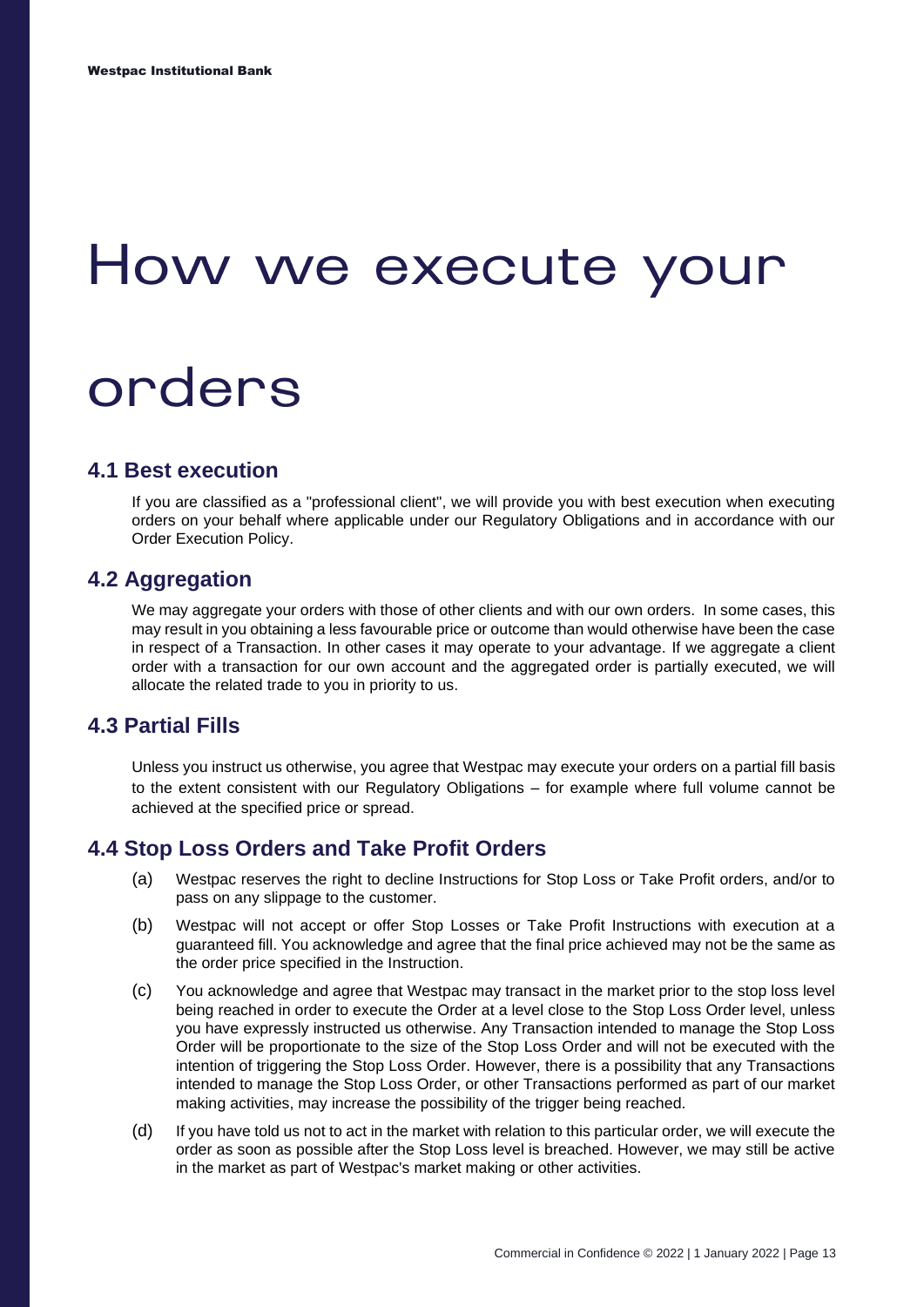#### **4.5 Trading outside Regulated Markets/Multilateral Trading Facilities/Organised Trading Facilities**

We may execute orders on your behalf outside trading venues (such as a Regulated Market, Multilateral Trading Facility or Organised Trading Facility).

#### **4.6 Information about our Order Execution Policy**

- (a) Our Order Execution Policy Disclosure Statement is available on our website [https://www.westpac.com.au/about-westpac/global-locations/westpac-uk,](https://www.westpac.com.au/about-westpac/global-locations/westpac-uk/wel-regulatory-disclosures/) which you should check periodically. You confirm that you have read and agree to our Order Execution Policy Disclosure Statement. We will notify you of material changes to our Order Execution Policy.
- (b) We are required to obtain your prior consent to our Order Execution Policy. You will be deemed to provide such consent when you give us Instructions (including an order) after receipt of this Agreement.
- (c) We are also required to obtain your prior express consent before we execute an order outside of a trading venue (such as a Regulated Market. Multilateral Trading Facility or Organised Trading Facility) in respect of an instrument which is tradable on such a venue, which you will have provided by executing and returning the customer consent provided to you.
- (d) We will use our reasonable endeavours to execute any order promptly.
- (e) In accepting your orders we do not represent or warrant that it will be possible to execute such order according to your Instructions (for example, where Applicable Law prevents us from doing so).
- (f) We will carry out an order on your behalf only when the relevant market is open for dealings.
- (g) We will deal with any Instructions received outside market hours as soon as possible when the relevant market is next open for business (in accordance with the Rules of that market).
- (h) Transactions in derivatives may be subject to EMIR and certain requirements under Dodd-Frank. Such Transactions are subject to additional terms and conditions set out at the following website address: [https://www.westpac.com.au/about-westpac/global-locations/westpac-uk.](https://www.westpac.com.au/about-westpac/global-locations/westpac-uk/wel-regulatory-disclosures/)

#### **4.7 Our charges**

- (a) Where appropriate, we will charge for our investment services on a basis to be negotiated with you. All charges will include any taxes imposed by any competent authority on any account opened or Transaction effected by or cleared for you; any fees or other charges imposed by a market or any clearing organisation; interest on any amount due to us at the rates then charged by us (and which are available on request); and any other value added or other applicable taxes of any of the foregoing, including any withholding tax.
- (b) You should be aware of the possibility that other taxes or costs may exist that are not paid through or imposed by us.
- (c) Any charges due to us may be deducted at our discretion from any funds held by us on your behalf in your account (and/or, where you are acting on behalf of an Underlying Client, in the relevant Underlying Client Account) and will be paid by you, either for your own account or on the Underlying Client's behalf (as the case may be) as stated in the relevant Confirmation or advice.
- (d) All payments to us under this Agreement will be promptly made in freely transferrable and immediately available same day funds and in such currency as we may from time to time specify, to the bank account designated by us for such purpose. All such payments will be made by you (where you are acting as agent, on the relevant Underlying Client's behalf) without deduction or withholding.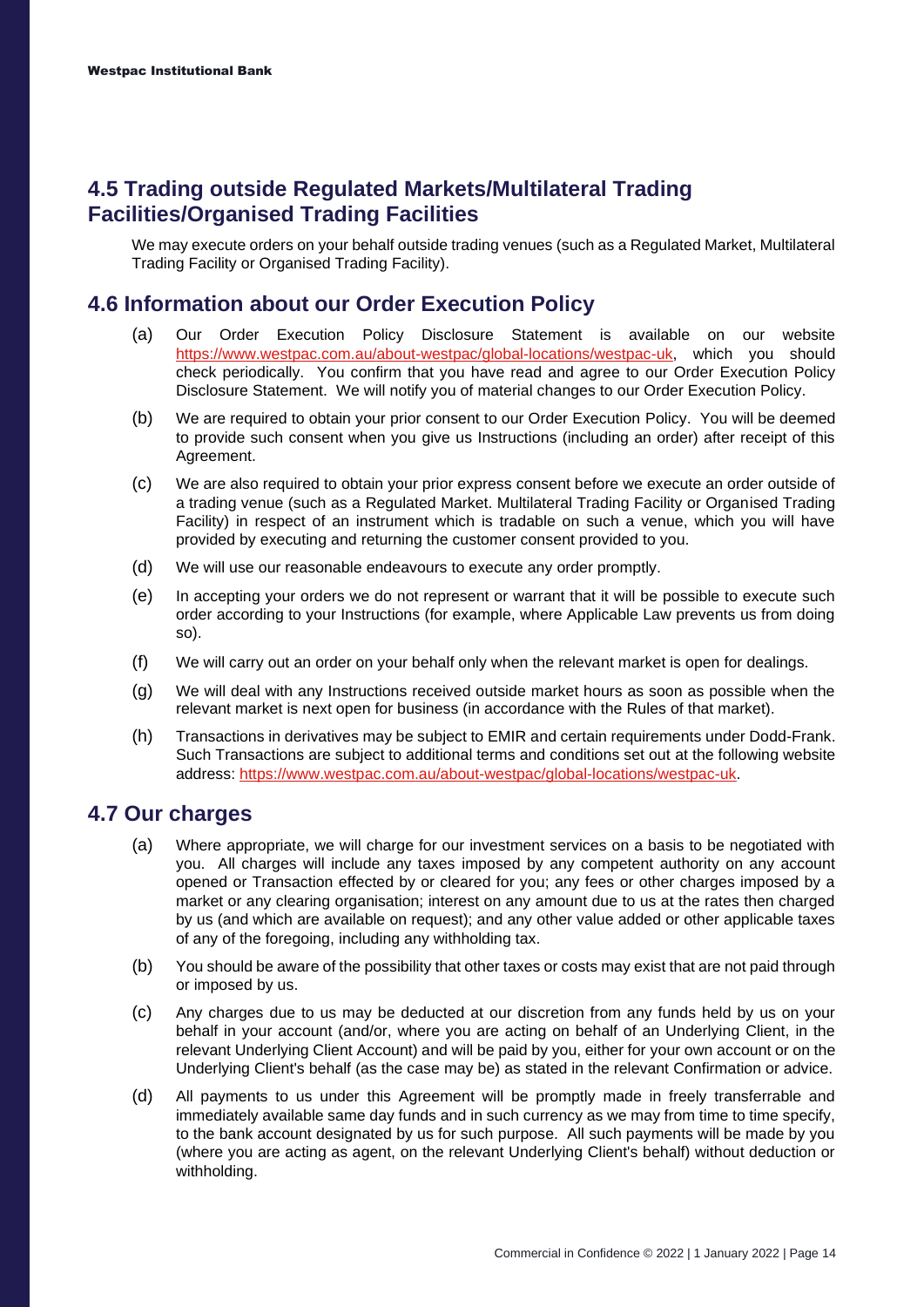(e) Relevant provisions in relation to FATCA which apply to the Agreement between us are set out at the following website address: [https://www.westpac.com.au/about-westpac/global](https://www.westpac.com.au/about-westpac/global-locations/westpac-uk/wel-regulatory-disclosures/)[locations/westpac-uk](https://www.westpac.com.au/about-westpac/global-locations/westpac-uk/wel-regulatory-disclosures/)*.*

#### **4.8 Systematic Internaliser**

Where Westpac's London Branch is acting as a systematic internaliser in accordance with Article 18 of UK MiFIR, it is required to publish firm quotes under certain conditions. The basis on which Westpac will make available these quotes to clients is set out in our Systematic Internaliser Disclosure Statement published at: [https://www.westpac.com.au/about-westpac/global-locations/westpac-uk.](https://www.westpac.com.au/about-westpac/global-locations/westpac-uk/wel-regulatory-disclosures/)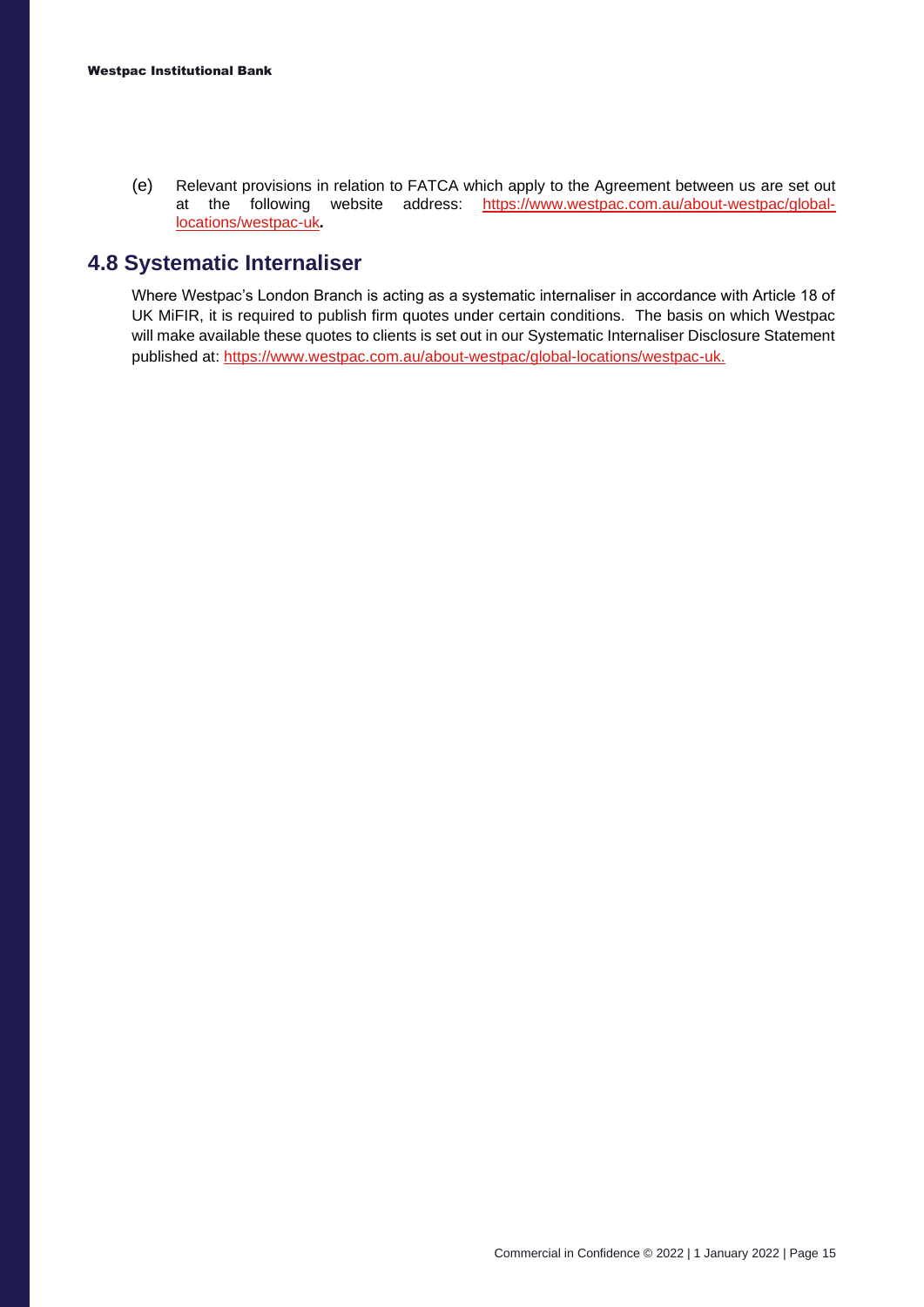# <span id="page-17-0"></span>Conflicts of interest, Confidential **Information and Data** Protection

Westpac and its Affiliates provide a broad range of banking and financial services across international markets, including consumer, business and institutional banking and wealth management services in multiple capacities. We have branches, affiliates, offices and controlled entities in a range of global locations. As a result, from time to time, we or one of our Affiliates may have, directly or indirectly, a material interest or relationship with a third party which may give rise to a conflict of interest or potential conflict of interest. You consent to us acting in a manner which we consider appropriate to manage any such conflicts where they arise.

Westpac and its affiliates have implemented policies and procedures, which are designed to ensure conflicts of interests are managed consistently and appropriately, and to treat clients and counterparties fairly. A copy of our summary policy on conflicts will be available at the following website address [https://www.westpac.com.au/about-westpac/global-locations/westpac-uk.](https://www.westpac.com.au/about-westpac/global-locations/westpac-uk/wel-regulatory-disclosures/)

Where we do not have reasonable confidence that we are able to manage a conflict of interest we will, as a last resort, disclose that conflict of interest to you prior to providing the relevant service. We will not be liable to account to you for any benefit made or received by us or any of our Affiliates in those circumstances.

If you have any concerns regarding how these potential conflicts will be managed, please do not hesitate to discuss your concerns with the Westpac professionals with whom you are dealing.

Westpac's activities are also subject to Applicable Laws in the jurisdictions in which we operate, and these may lead to jurisdictional differences in the manner in which we conduct our activities.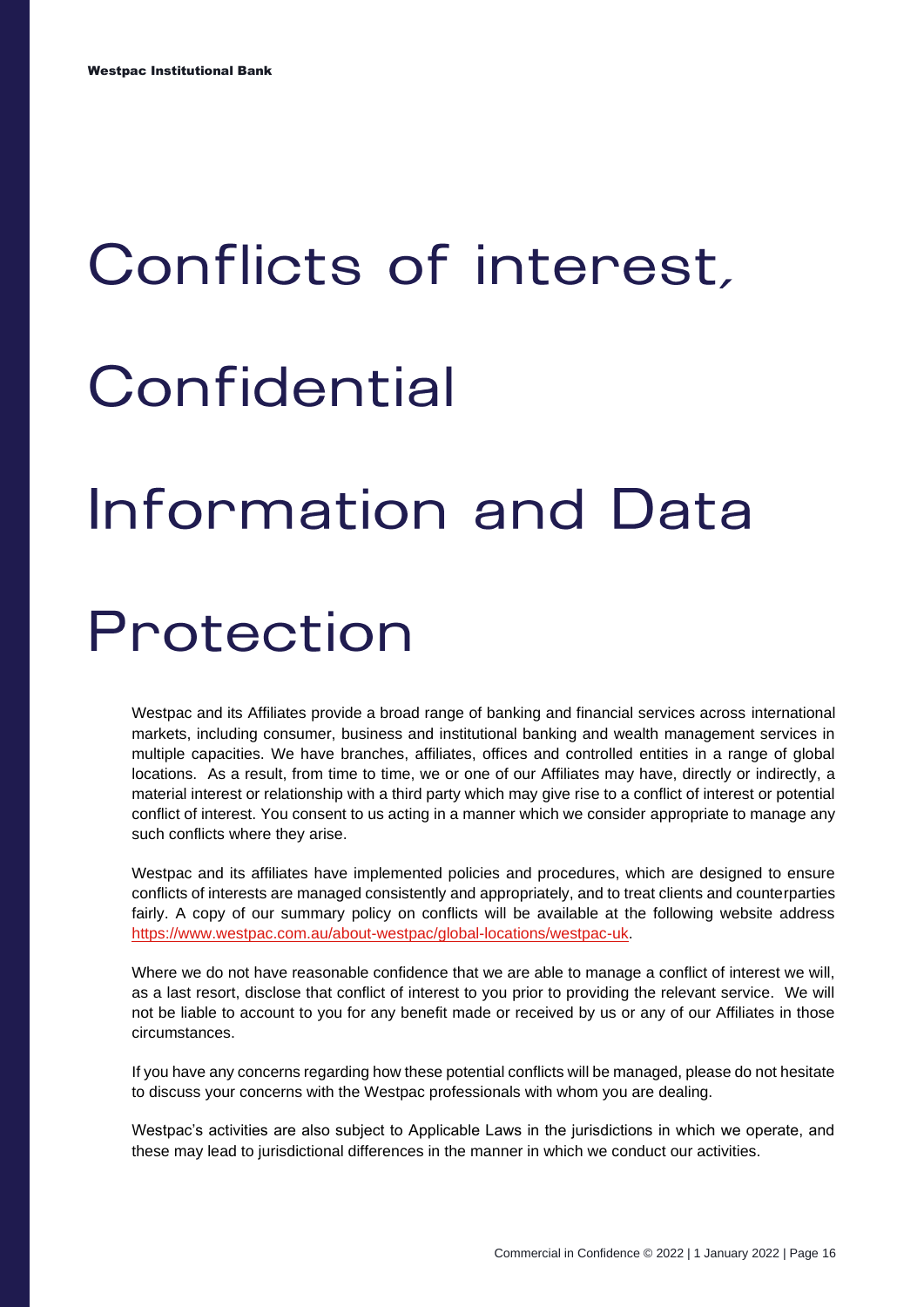#### **5.1 Different order types**

- (a) Westpac may receive order types and engage in Transactions in many different ways. including:
	- (i) fixed price orders. Westpac may accept an order from you to buy from you or sell to you at a fixed price. In those cases, Westpac trades with you as a principal, and when you place such an order with us, the decision as to if and when we execute a Transaction with you at the requested price will be at our sole discretion until, and unless, you cancel the order;
	- (ii) benchmark orders (including fixing, market closing, time weighted average price (TWAP)). Westpac may accept an order from you to buy from you or sell to you at a price determined in relation to a third-party benchmark, e.g. a fixing price, a market closing price, or a market time-weighted average price which may be fixed or target published by a trading venue;
	- (iii) market orders (at best, specific instructions and algorithmic execution). Westpac may accept an order from you to buy from you or sell to you at a price determined by prevailing market conditions. This includes "at best" orders for immediate execution, order with specific instructions (e.g. to break the order into tranches executed over a given time period) and automated algorithmic execution strategies, which may be referenced against specific price sources;
	- (iv) limit orders (stop loss, take profit, good til done, good til cancelled, one cancels other). Westpac may accept a limit order from you to buy from you or sell to you if the market reaches a certain level, or according to other criteria agreed with you; and
	- (v) contingent orders (fill or kill).
- (b) Our trading activity in connection with each of these order types could affect market prices and your final execution prices, potentially against your interests. For example, to manage our own risk in relation to filling your order, we may execute trades with other participants on the same venues, or when the market is close to the price level of (or trigger level for) your order, or around the time that the benchmark is being calculated.
- (c) In the case of each order type above, conflicts of interest may arise in relation to Westpac's ongoing trading activity, decisions in relation to hedging, the exercise of discretion in relation to hedging and execution of trades for other clients or with other participants, which may affect the market prices or benchmark prices achieved for you.
- (d) Orders may be executed through a variety of means, including internal market making desk, other dealers, market makers and trading firms.
- (e) Where Westpac acts with discretion in executing an order, Westpac may enter into transactions through internal sources of liquidity or in the market at different times and prices in order to execute your order, and ultimately provide you with an overall fill that takes into account these executions. The price of any transaction we execute with you may include what we believe to be a reasonable bid-ask spread and/or markup, as described below.

#### **5.2 Impact of Westpac's market activity**

- (a) Westpac may act in various roles across financial markets. These activities may include:
	- (i) publication of research;
	- (ii) the provision of financial advice or other services, including (1) to associates or other customers who may have interests in investments or underlying assets which conflict with your own; and (2) where this may result in our customers or counterparties engaging in trading or other activities;
	- (iii) trading for our own account and/or for the account of customers and/or other counterparties – including trading at the same times as or before executing Transactions for you;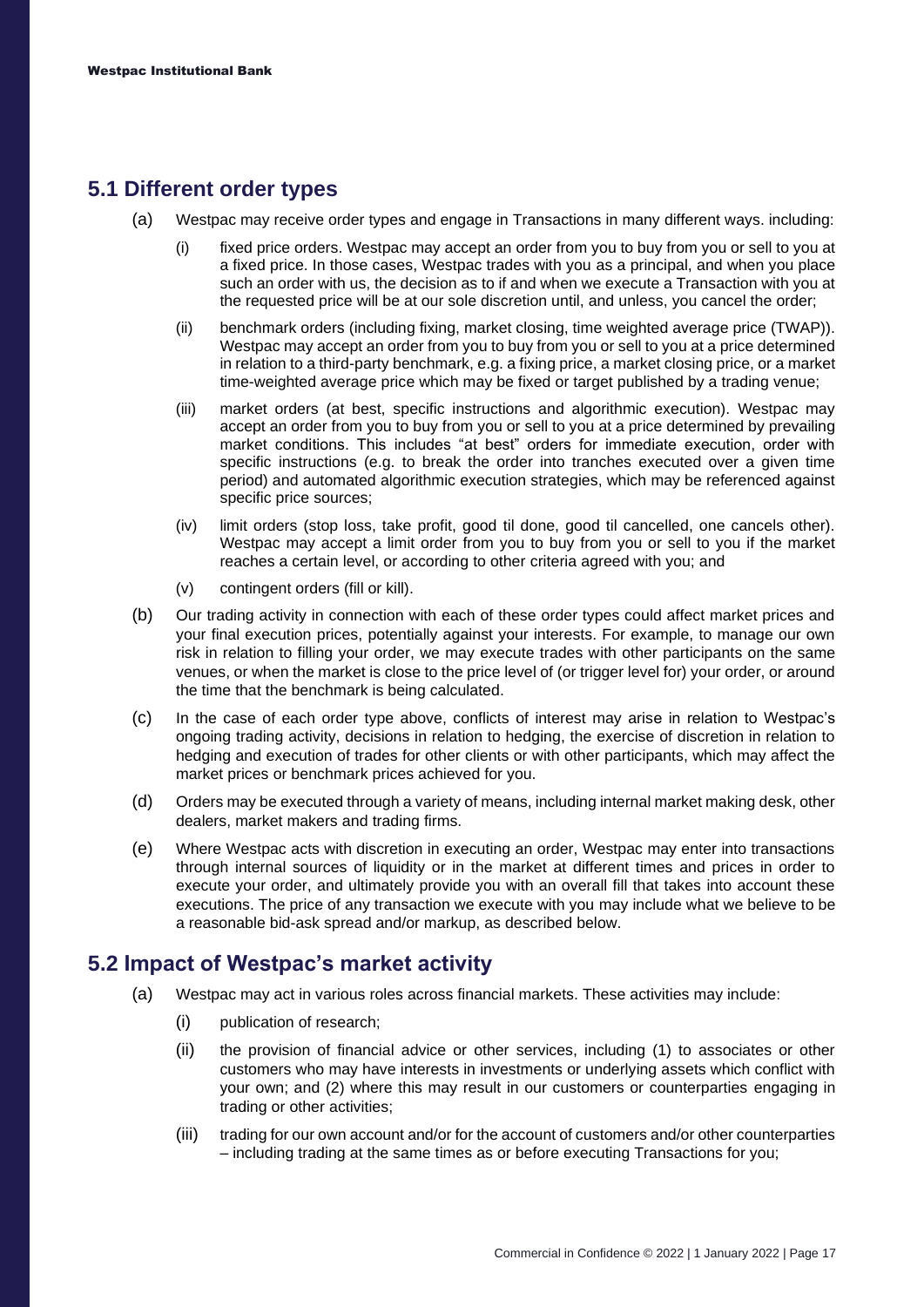- (iv) matching (e.g. by way of a cross) your Transaction with that of another customer by acting on that other customer's behalf as well as yours;
- (v) buying from you and selling immediately to another customer, or vice versa;
- (vi) holding a position (including a short position) in the investment concerned, a related investment or asset underlying the investment;
- (vii) interests in products, markets, data providers, index sponsors, clearing houses, settlement systems and other market utilities;
- (viii) providing liquidity to a trading venue, clearing member or exchange member;
- (ix) acting as a calculation agent, valuation agent, collateral agent or determining party;
- (x) acting as an executing broker or clearing broker. Where we act as executing broker for the execution of your Transactions, we may have discretion to decide where to direct your orders. We may derive financial or other benefits from such decisions;
- (xi) trading to source liquidity for market making purposes;
- (xii) trading to liquidate risk resulting from client facilitation activity;
- (xiii) hedging activity, which may include pre-hedging. We may adjust our hedge on an ongoing basis and may close out or unwind hedge positions. Our market activities in relation to hedging may occur or become more frequent or of greater magnitude:
	- in connection with or in anticipation of the initiation or termination or exercise of your Transactions;
	- on or before a valuation or observation date; or
	- in the case of option Transactions, when the price, level or value of the underlying instrument is near the exercise level or level at which a barrier or other condition may be satisfied.

We are under no duty to inform you about the nature or extent of our hedging activities except where expressly agreed in writing;

- (xiv) awareness of non-public information which may be relevant to your Transactions; and
- (xv) using third parties to market or solicit counterparties and/or Transactions.
- (b) Westpac's activities or interests and the interests or activities of our other customers and counterparties may at times be adverse to your interests or Transactions you undertake with us, or may affect the economics of Transactions you undertake.
- (c) Westpac generally enters into Transactions to earn a profit and/or to manage the risks of exposures Westpac has accumulated or will accumulate through the conduct of its business. We may charge an explicit fee or commission on a Transaction, or our rate, quote or price for a Transaction may include a markup that is not disclosed. These charges will affect your profit or loss on any Transaction. Such fees, commissions or mark ups may vary between clients, products and in different market conditions. It is also possible that we may earn a substantial return from hedging positions related to a Transaction, even where the value of the Transaction to you falls or does not increase by the same amount. We may also be paid a structuring fee distinct from payments made in connection with a Transaction.
- (d) Unless required by Applicable Law, this Agreement or otherwise expressly agreed with you, we shall not be required to disclose or account to you for profits, benefits, commissions, nonmonetary benefits or other remuneration made or received by us or any of our Affiliates by reason of any Transaction or any matching Transaction. For example, where trading on some markets, we may receive a rebate which may be in relation to a specific client order. We will provide you with details of the nature and amount of such fees, commission and/or non-monetary benefits to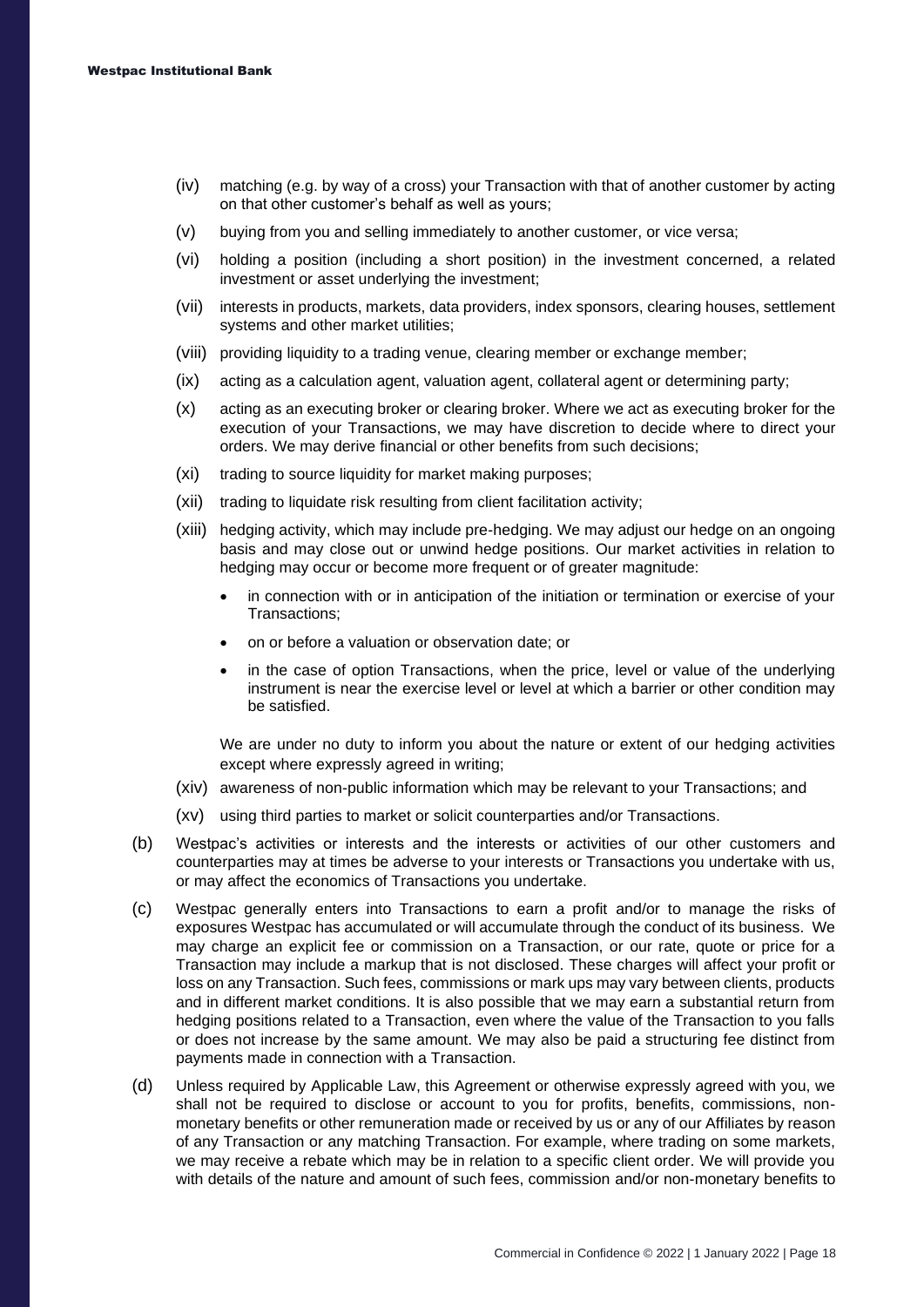the extent required by Applicable Law or this Agreement, but neither we nor any Affiliate will be liable to account to you for any such fee, commissions or non-monetary benefits.

#### **5.3 Order management**

- (a) Our receipt of an Instruction and any indication we provide to you that we are "working" on trade execution with you, is our indication that we are willing (but not obligated) to enter into all or a portion of a trade at the price requested by you, and we will exercise discretion as to the timing and manner of execution, as well as the amount of your fill, which is dependent on our ability to access liquidity (such as in the case of "market" or "at best" orders) or liquidity at the relevant or better price (such as in the case of "limit" orders). In addition, for Transactions you ask us to execute at "market" or "at best", any upside or downside fluctuations in the price at the time of execution may be passed to you. For other types of "limit" requests, Westpac reserves the right to retain all or part of any price improvements in the market, in light of the greater risk we take in executing such requests. In any case, your transaction will likely include a reasonable bid-ask spread and/or markup as described above.
- (b) Your Instruction may also be subject to prioritisation and/or aggregation that may result in either Westpac's own trades or other client trades being executed ahead of, or alongside, any trades we execute with you, which may impact the price of your Transactions, the timing of execution and the amount of your fill. There may also be inherent latencies at both internal and external venues that result in delays between the time we receive your requests and the time we seek to execute.
- (c) Latencies at internal or external venues may result in delays between the time we receive your Instruction and the time we seek to execute it. These latencies and our related risk management practices may impact whether we execute all or a portion of your Instructions and the price at which transactions are executed. If we determine to execute, the costs or benefits of any price changes arising from these latencies may, in our discretion, be retained by us or passed on to you.

#### **5.4 Confidential Information & Data Protection**

- (a) Words and expressions used in this Clause 5.4 and not defined in this Agreement shall have the meaning assigned to them in the Data Protection Legislation relevant to the processing in question.
- (b) Westpac takes all reasonable steps to protect confidential customer or counterparty information.
- (c) Westpac may however make use of your confidential information in order to:
	- (i) test liquidity or execute trades with other parties to source liquidity (by using the economic terms of the Transaction, not the counterparty identity);
	- (i) execute hedging or other risk-mitigation transactions; or
	- (ii) analyse or disseminate aggregated and anonymised information regarding transactions or requests, as part of market commentary, market colour or trade ideas.
- (d) Westpac may also share confidential or counterparty information:
	- (i) as required or requested by Regulators or governmental agencies, or where we believe there is a public duty to disclose or where we consider our interests require us to do so;
	- (ii) with our Affiliates;
	- (iii) with entities who provide services to us or our Affiliates or who act as agents for us or our Affiliates, or to whom we transfer or propose to transfer any of our rights or duties under this Agreement;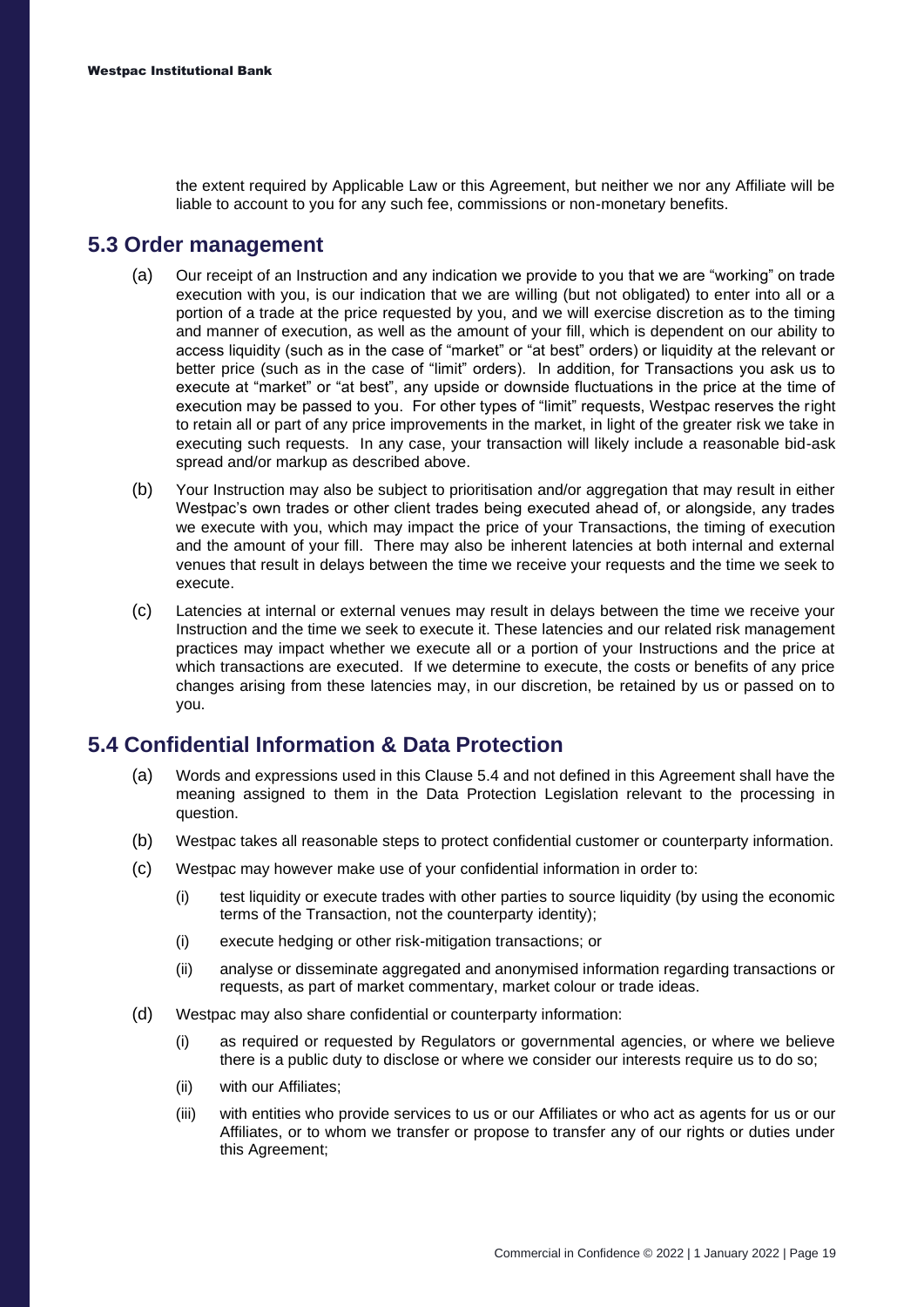- (iv) to credit reference agencies or other organisations that help us and others make credit decisions and reduce the incidence of fraud or in the course of carrying out identity, fraud prevention or credit control checks; or
- (v) at your request or with your consent.
- (e) We will not be obliged to disclose to you or take into consideration any fact, matter or finding which might involve a breach of duty or confidence to any other person, or which comes to the notice of any of our directors, officers, employees or agents but does not come to the actual notice of the individual or individuals dealing with you.
- (f) With respect to the transfer of personal data from you to Westpac in connection with the provision of our services:
	- (i) you acknowledge and agree that you are a data controller with respect to your processing of that personal data; and
	- (ii) Westpac acknowledges and agrees that it is a data controller with respect to our processing of that personal data.

Notwithstanding the above, the parties do not jointly determine the purposes and means of processing, and as such should not be considered to be joint controllers.

- (g) Any personal data which you provide under this Agreement is supplied for the purpose of facilitating the performance of Westpac's obligations and the exercise of Westpac's rights under this Agreement.
- (h) You shall take appropriate measures to ensure, on a continuing basis, that any personal data provided under this Agreement is accurate and up to date.
- (i) Before providing us with any personal data in connection with this Agreement you should ensure that the relevant individuals are aware:
	- (i) of our identity, and the fact that we will be a data controller in respect of their personal data for the purposes permitted by these terms;
	- (i) that, to the extent required by Data Protection Legislation, further information on data protection is available on Westpac's website;
	- (ii) that we may share their personal data with our Affiliates and other select third parties for the purpose of performing our obligations and exercising our rights under this Agreement, and for efficient administration of the Westpac group (including as required by Applicable Law for compliance with disclosure and reporting requirements);
	- (iii) that this may involve disclosure of their information as discussed above and/or transfer of their information, including to countries outside the United Kingdom, which in all cases we would ensure is done in accordance with applicable Data Protection Legislation; and
	- (iv) that they have certain rights of access to, erasure of, and correction of, their information, in accordance with applicable Data Protection Legislation, which they may exercise by contacting us.
- (j) You may have rights of access to some or all of the information we hold about you, to have inaccurate information corrected and to tell us that you do not wish to receive marketing information, under Data Protection Legislation. If you wish to exercise any of these rights, please contact us in writing.
- (k) If any Regulator makes any enquiry of us in respect of the services we provide to you under this Agreement, including (without limitation) in connection with a Transaction, you shall fully cooperate with us in responding to such enquiry and promptly supply such information as we may reasonably require or as required by such Regulator with respect to such enquiry.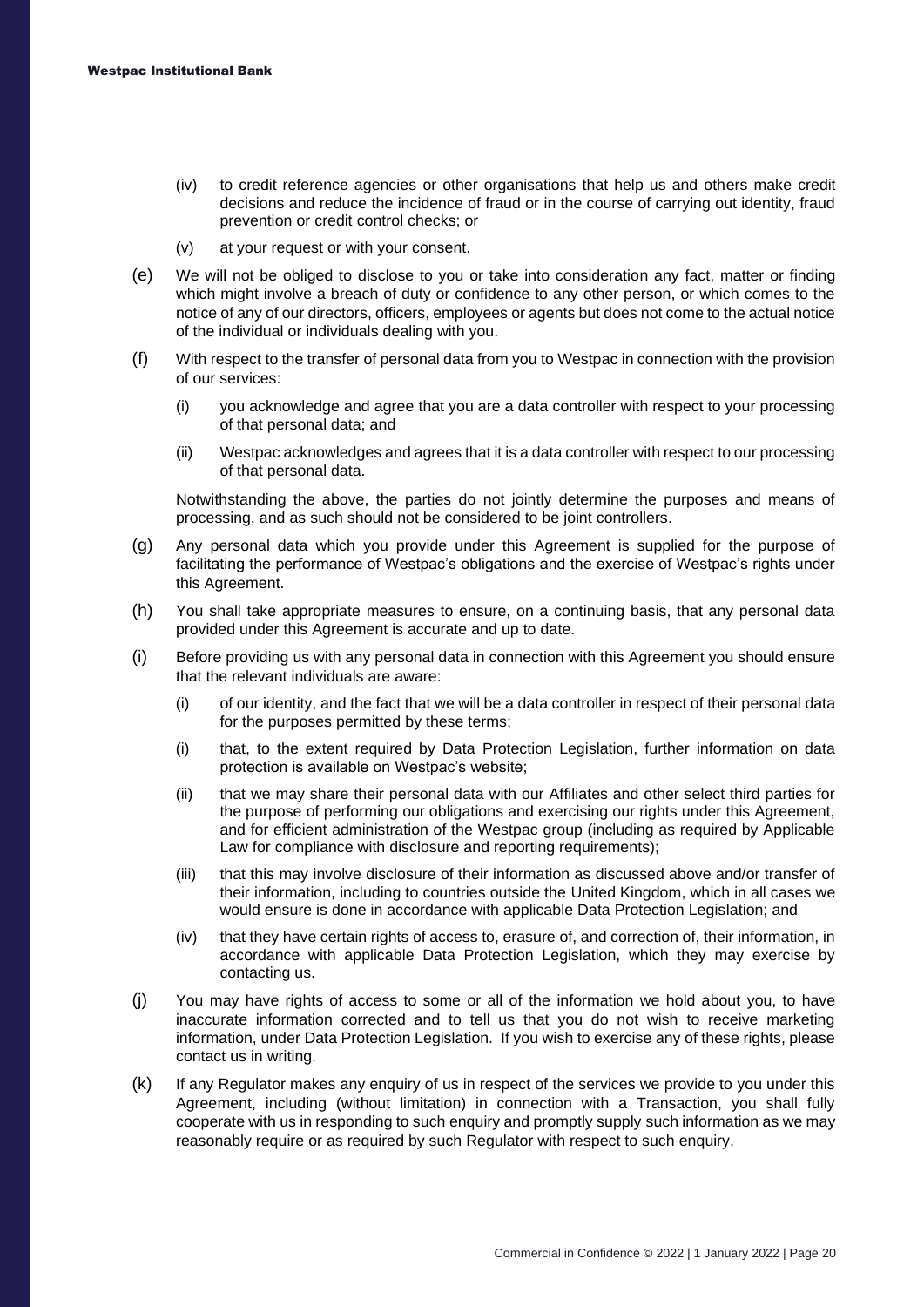### <span id="page-22-0"></span>Representations and

### warranties

#### **6.1 Representations**

- (a) You represent and warrant to us on your own behalf and, where acting as agent, on behalf of each relevant Underlying Client, as at the effective date of this Agreement and as of the date of each Instruction or Transaction that:-
	- (i) you are duly organised and validly existing under the laws of the jurisdiction of your organisation or incorporation and, if relevant under such law, in good standing;
	- (ii) you are not, and no Underlying Client is, a state or separate entity within the meaning of the State Immunity Act 1978, and that an Underlying Client shall, at the time an Instruction is given in respect of it, have the characteristics and conform to any criteria agreed between us from time to time;
	- (iii) you have obtained and will maintain all necessary authority, powers, consents, licences and authorisations and have taken all necessary action to lawfully enter into and perform your obligations incurred in connection with this Agreement and each Transaction and to grant the security interests and powers referred to in this Agreement (including, where relevant, full legal and documented authority to engage with us in all business you carry on with us on behalf of an Underlying Client pursuant to this Agreement, and to use the resources of the Underlying Client to meet any of its obligations under this Agreement and any Transactions);
	- (iv) you have full capacity to enter into this Agreement and each Transaction and have taken and will take all necessary corporate and other action to authorise you to enter into and perform your obligations under this Agreement and under all Transactions;
	- (v) in entering into any Transaction, you have no reason to believe that you or, where applicable, your Underlying Client would not be able to perform any settlement obligations thereunder;
	- (vi) by entering into and performing the Transactions you will not violate any Applicable Law and you have no reason to believe that you or, where applicable, your Underlying Client, is restricted or prohibited from engaging in such Transactions or performing your/its obligations under Applicable Law;
	- (vii) no litigation, arbitration, administrative proceedings or investigations are current, pending or threatened which may have a material adverse effect on your ability to perform your obligations under this Agreement;
	- (viii) there are no proceedings pending or threatened against you for winding up or bankruptcy and no judicial manager, receiver, trustee or similar official has been appointed in respect of you or your assets.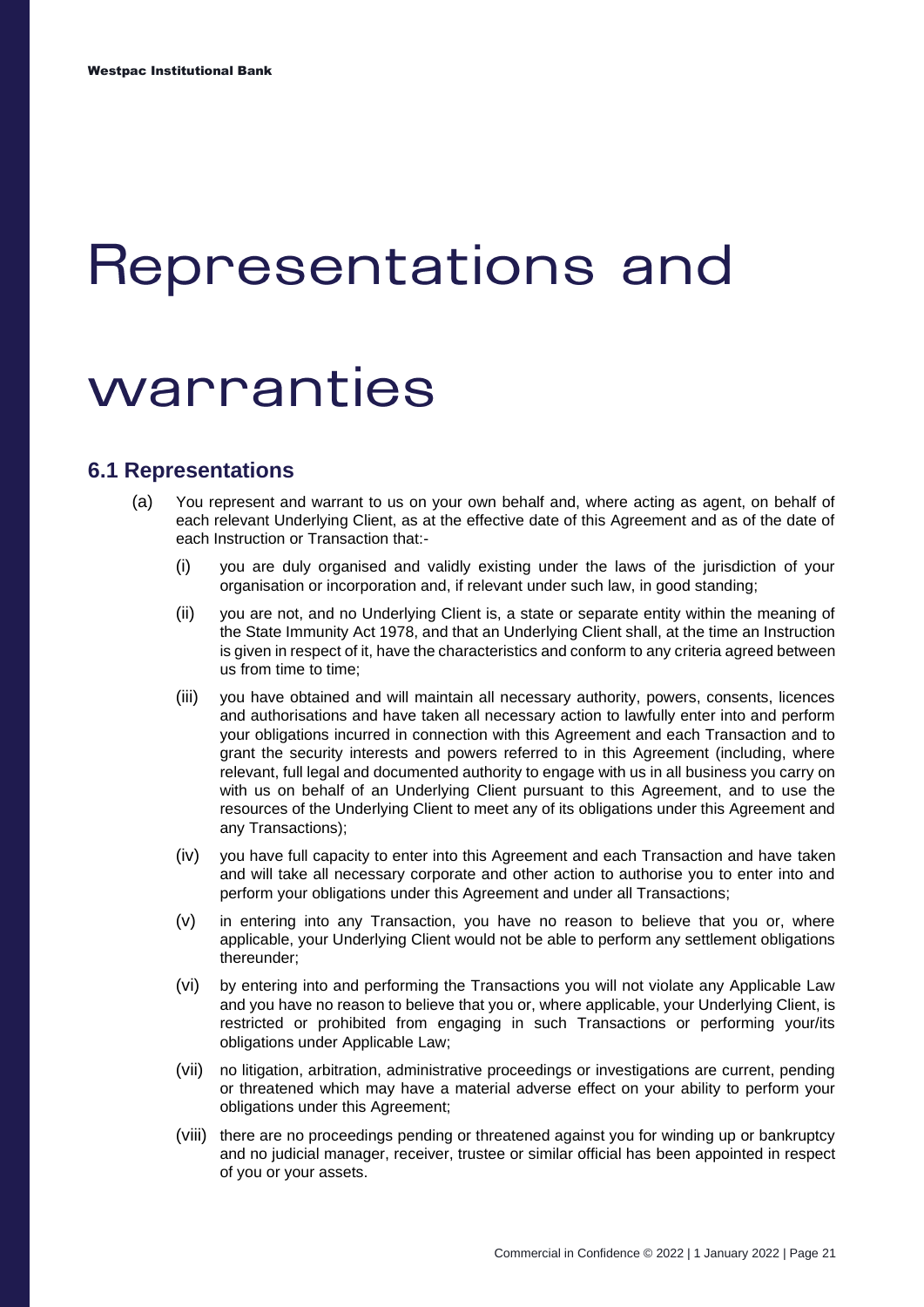- (ix) no Event of Default or any event which may become (with the passage of time, the giving of notice, the making of any determination or any combination of the above) an Event of Default has occurred and is continuing;
- (x) this Agreement and each Transaction are your valid and binding obligations enforceable against you in accordance with their terms, subject only to Applicable Law;
- (xi) you are permitted under your constitution and any Applicable Law to enter into Transactions and are financially able to sustain any loss which may result from Transactions, and that entering into such Transactions is a suitable investment vehicle for you;
- (xii) any information which you provide or have provided to us in relation to, without limitation, your financial position, domicile or other matters is accurate and not misleading in any material respect;
- (xiii) except as otherwise agreed by us, you are the sole beneficial owner of all margin you transfer under this Agreement, free and clear of any security interest whatsoever other than a lien routinely imposed on all securities in a clearing system in which such securities may be held; and
- (xiv) where you are entering into a Transaction as agent for an Underlying Client:
	- 1) you have complied with your obligations under Applicable Law in relation to the suitability and/or appropriateness of any Transaction for the Underlying Client and (where not acting in the exercise of your discretion) have determined the capability of the Underlying Client to evaluate the risks associated with any Transaction or service and provided the Underlying Client with all necessary information to enable it to make such evaluation;
	- 2) notwithstanding any provision of this Agreement to the contrary, you agree that we may settle directly with the Underlying Client and shall be entitled to take any action to effect the same; and
	- 3) you shall immediately notify us if you cease to act for any Underlying Client or if the basis upon which you act changes in any way that would affect this Agreement or any Transaction made hereunder.
- (b) You represent to us on the date of this Agreement and on each date and at each time on which you enter into a Relevant Transaction that you have notified us of your status under EMIR and that, if you are a Non-Financial Counterparty, you have provided us with a completed ISDA Master Regulatory Disclosure Letter (or such other confirmation that we require) and that the representation(s) given by you pursuant to it accurately reflect your Non-Financial Counterparty status.
- (c) You represent, warrant and undertake that you are now and will be at all material times in the future in compliance with all Applicable Law concerning money-laundering, anti-bribery and corruption and economic sanctions programmes applicable in the jurisdiction(s) in which you operate. Please also note that:
	- (i) We are required to comply with Applicable Law in relation to the identification of each of your Underlying Clients for anti-money laundering purposes. As such, if we do not receive satisfactory evidence of your identity or that of your Underlying Clients within a reasonable time, we reserve the right to cease to deal with you in respect of any one or more of your Underlying Clients. For the avoidance of doubt, providing evidence of the identity of your Underlying Client will not make your Underlying Client a client of Westpac.
	- (ii) If you are a UK or EU regulated credit or financial institution, or a financial sector firm regulated in a third country deemed equivalent, we deal with you on the understanding that you are complying with applicable UK or EU laws or regulations (or the local equivalent) concerning money-laundering, record keeping and client due diligence measures, and that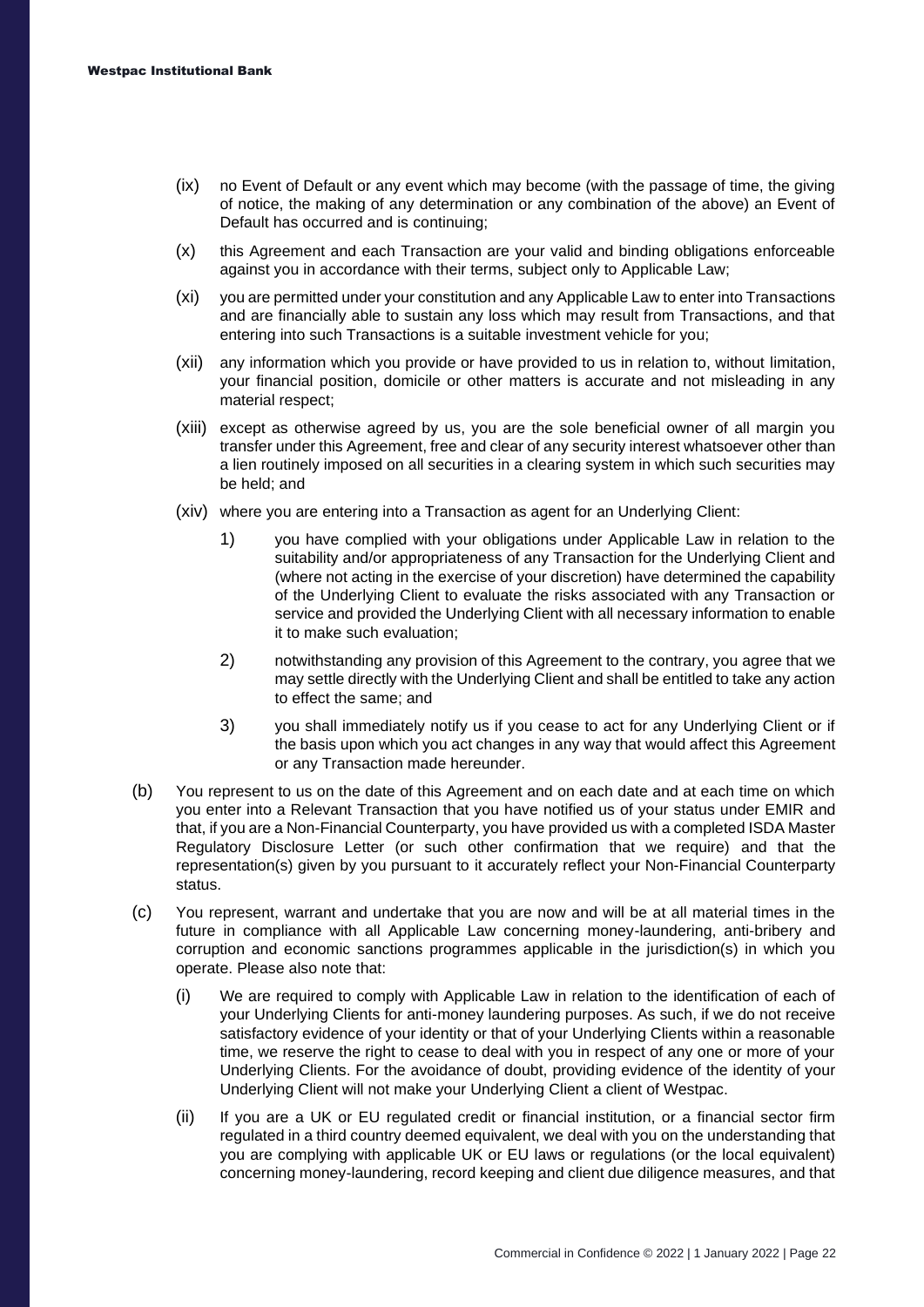evidence of the identification of any counterparty (including any relevant Underlying Client) will have been obtained and recorded under procedures maintained by you.

- (iii) You must retain copies of the data and documents referred to in the above for a period of days as set out in Regulation 40 of the MLR 2017.
- (iv) In respect of (i) above, where we have agreed to place reliance on the customer due diligence you have performed, you must not undertake simplified due diligence measures in identifying your Underlying Clients (as defined in the MLR 2017) but must undertake at a minimum the standard level of due diligence and you must not "pass on" your requirement to identify and verify your Underlying Clients' identities to other firms. Our understanding is that you will be performing these activities as an entity that falls into the criteria defined in Regulation 39 of the MLR 2017.

#### **6.2 Covenants**

You, acting on your own account, or as agent for each Underlying Client, covenant to us that:

- (a) you and each Underlying Client shall at all times obtain and comply, and do all that is necessary to maintain in full force and effect, all authority, powers, consents, licences and authorisations referred to in Clause 6.1;
- (b) you and each Underlying Client shall use all reasonable steps to comply with all Applicable Law in relation to this Agreement and any Transaction, so far as they are applicable to you and your relevant Underlying Client, or us;
- (c) upon demand, you shall provide us with such information as we may reasonably require to evidence the matters referred to in this clause or to comply with any Applicable Law;
- (d) you shall promptly notify us of any Event of Default with respect to yourself or any of your Underlying Clients;
- (e) you will not send Instructions (including orders) or otherwise take any action that could create a false impression of the demand or value for a financial instrument, or send orders which you have reason to believe are in breach of Applicable Law; and
- (f) you shall observe the standard of behaviour reasonably expected of persons in your position and not take any step which would cause us to fail to observe the standard of behaviour reasonably expected of persons in our position.

#### **6.3 Liability**

- (a) This Agreement limits our liability to the extent permitted under Applicable Law.
- (b) Our obligations and liabilities to you are limited to those set out in this Agreement or those which we have under Applicable Law (including our Regulatory Obligations).
- (c) Neither we nor our Affiliates nor our or their Personnel shall be liable for any Losses arising, suffered or incurred by you or your Underlying Client (including any Transaction or where we have declined to enter into a proposed Transaction) unless such Losses are the direct result of our or their respective negligence, wilful default or fraud.
- (d) Nothing in this Agreement will limit our liability for death or personal injury resulting from our negligence or for any liability which cannot be lawfully excluded or limited. Nothing in this Agreement will exclude or restrict any duty or liability we may have to you under the regulatory system (as defined in the FCA Handbook) which may not be excluded or restricted by agreement or otherwise.
- (e) Neither we, nor our Affiliates nor any of our or their Personnel have liability for Losses suffered by you or any third party for any: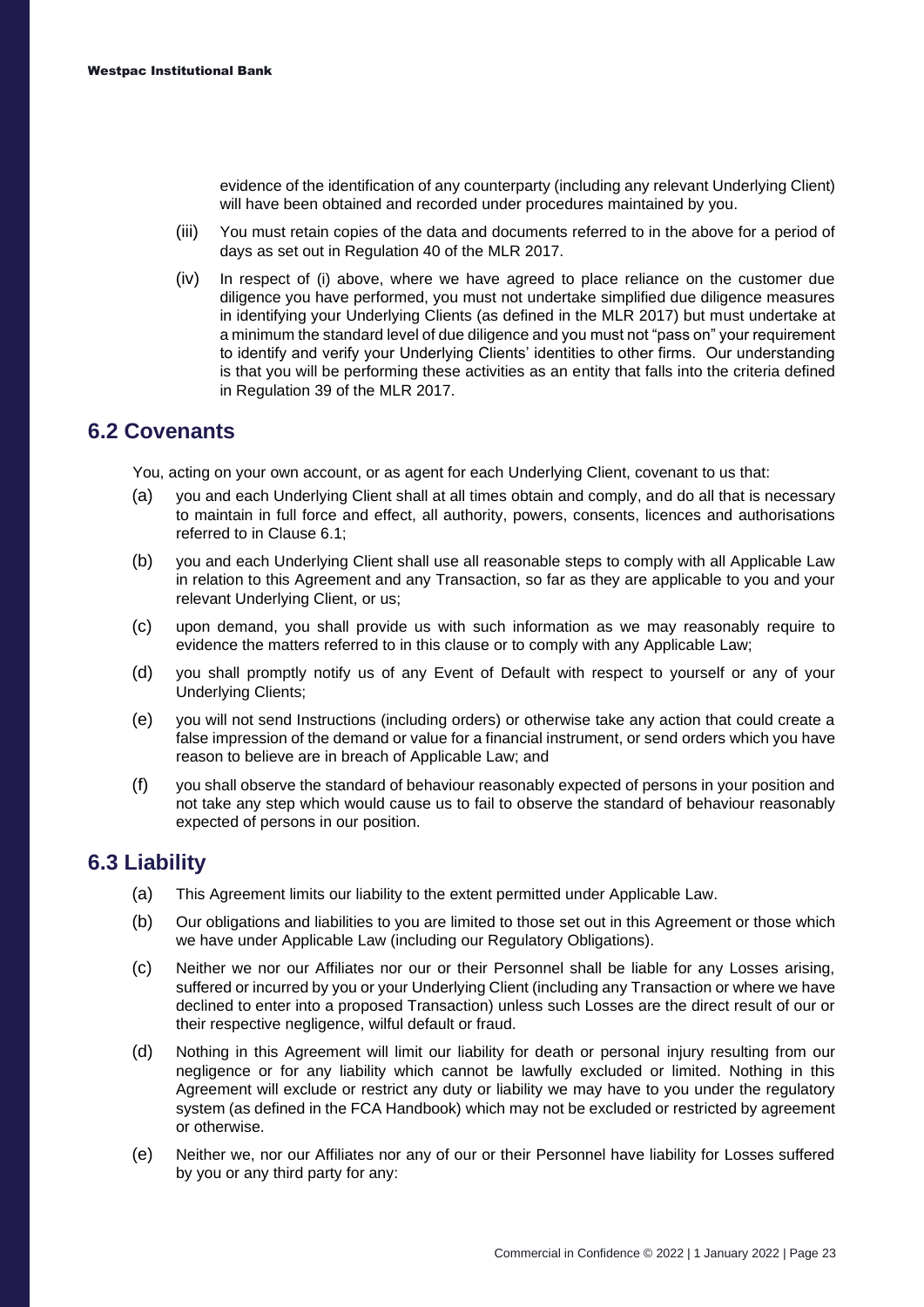- (i) consequential, indirect or special damage;
- (ii) direct or indirect loss of profits;
- (iii) direct or indirect loss of goodwill; or
- (iv) direct or indirect loss of business opportunity arising under or in connection with this Agreement,

regardless whether the possibility of such Losses was disclosed to, or could have reasonably been foreseen by us or our Affiliates or any of our or their Personnel.

(f) We do not accept liability for any adverse tax implications of any Transactions or services, or by reason of any delay or change in market conditions before any particular Transaction is effected.

#### **6.4 No waiver**

A failure or delay in exercising any right, power or privilege in respect of this Agreement will not operate as a waiver of any such right, power or privilege, and a single or partial exercise of any right, power or privilege will not preclude any subsequent or further exercise of that right, power or privilege or the exercise of any other right, power or privilege.

#### **6.5 Indemnity**

- (a) You must pay us any sums as we require from time to time in or towards satisfaction of any debit balance on any of your accounts.
- (b) You indemnify and hold harmless us, our Affiliates and our and their Personnel on a full indemnity basis from and against any Losses which we may suffer or incur in connection with executing a Transaction or any matching Transaction on a market or with an intermediate broker or as a result of any misrepresentation by you or any breach by you of your obligations under this Agreement (including any Transaction) or by the enforcement of our rights, except where such Losses arise directly as a result of our negligence, fraud or wilful default.

#### **6.6 Third Party Rights**

Other than an Affiliate, any successor to us and our and their Personnel, a person who is not a party to this Agreement has no right under the Contracts (Rights of Third Parties) Act 1999 to enforce any of its terms. The rights of the parties to terminate, rescind or agree any variation, waiver or settlement under this Agreement are not subject to the consent of any other person.

#### **6.7 Force Majeure**

- (a) If we or our Affiliates or our or their Personnel are prevented from performing any of our or their obligations under this Agreement by Force Majeure, we shall serve notice in writing on the other party specifying the nature and extent of the circumstances.
- (b) There will be no obligation to perform any of our obligations under this Agreement on the occurrence of a Force Majeure event or while a Force Majeure event is continuing.
- (c) We shall use all reasonable endeavours to bring the Force Majeure event to a close or to find a solution by which the Agreement may be performed despite the continuance of a force majeure circumstance and/or we shall take all reasonable steps to resume performance as soon as is reasonably possible following the cessation of a force majeure event.
- (d) In any event we shall not be liable to you for any delayed, partial or non-performance of our obligations hereunder by reason of Force Majeure.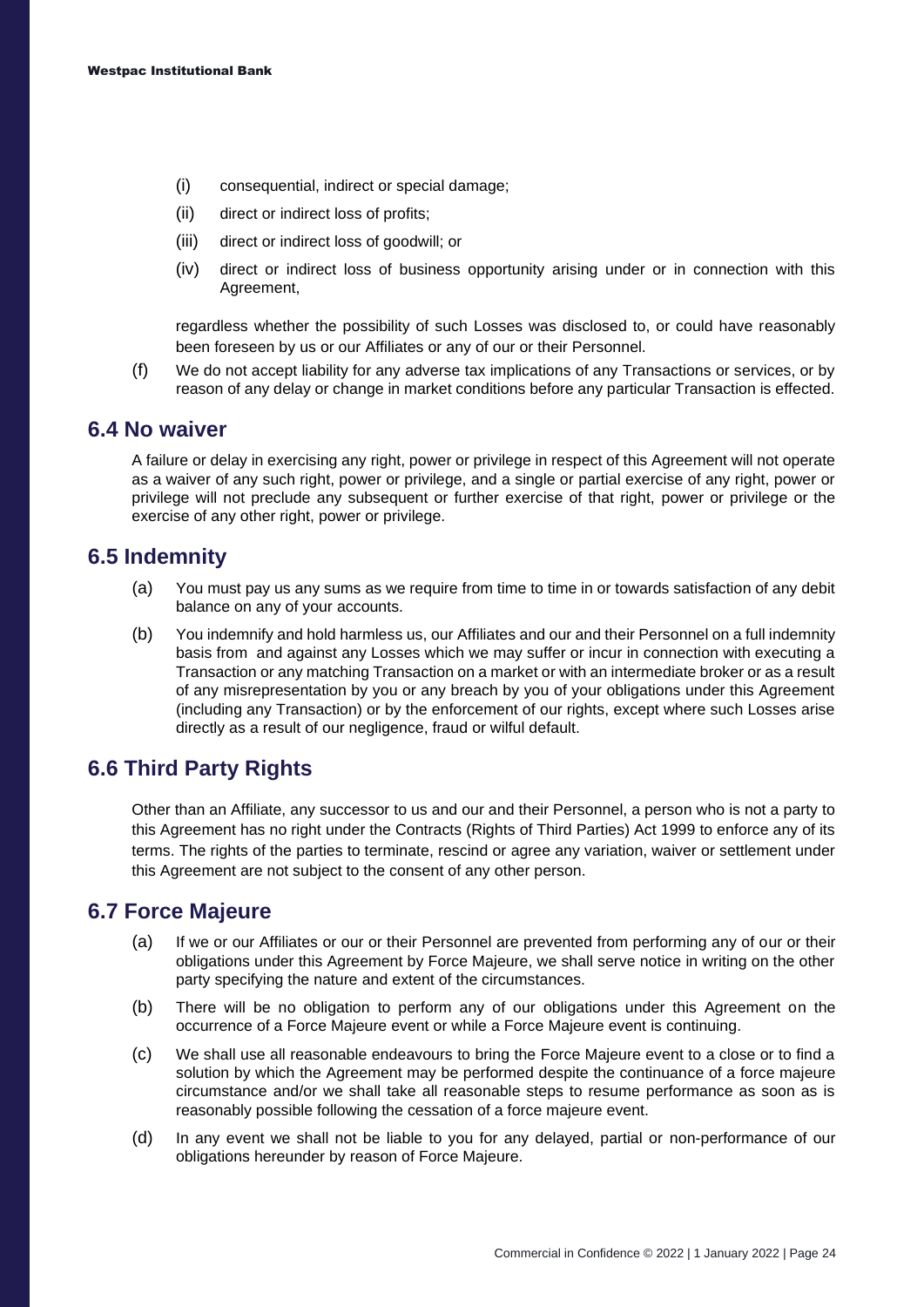#### **6.8 Market action**

If any Regulator takes any action which affects a Transaction, we shall be entitled to take any steps which we consider necessary or reasonably desirable in order to correspond with such action or mitigate any loss (to us or our Affiliates) incurred as a result of such action. Any such steps we take shall be binding on you and shall not give rise to any liability for us, our Affiliates or our respective Personnel.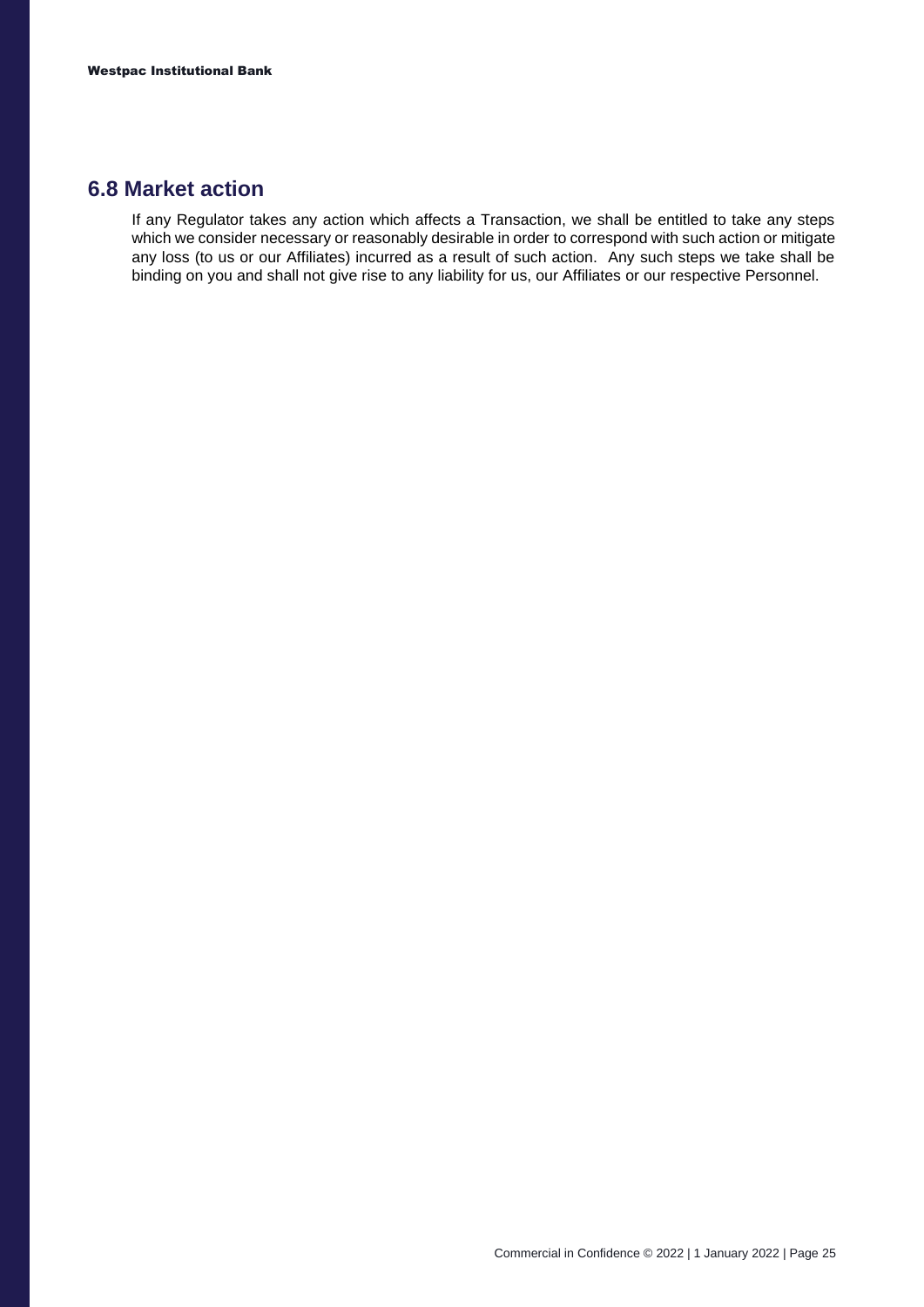### <span id="page-27-0"></span>Termination

#### **7.1 Termination without cause**

Unless required by Applicable Law, either party may terminate this Agreement (and the relationship between us) by giving 5 Business Days' written notice.

#### **7.2 Events of default**

We may terminate this Agreement immediately and without notice to you if in our discretion, we consider that:

- (a) you are in material breach of obligations owed by you, whether arising under this Agreement, or any Applicable Law; or
- (b) you file or have filed against you a petition for winding up, pass a resolution for winding up or have a receiver, liquidator, administrator or similar officer appointed over all or any part of your assets or undertaking, or

each an "Event of Default".

#### **7.3 Amounts immediately due and payable**

- (a) Upon terminating this Agreement, all amounts payable by you (if you are acting as an agent, on behalf of each Underlying Client) to us shall become immediately due and payable, including:
	- (i) all outstanding fees, charges and commissions;
	- (ii) any expenses incurred by us in terminating this Agreement;
	- (iii) any Losses incurred by us in closing out Transactions or settling outstanding obligations incurred by us on your behalf (including, if you are acting as an agent, for each Underlying Client).
- (b) For the purposes of this Clause (b) and Clause 7.5(c), it shall also be an Event of Default if one of the events described in Clauses 7.2(a)-(b) occurs in relation to an Underlying Client. If an Event of Default occurs in respect of an Underlying Client ('Defaulting Underlying Client'), and at such time we provide services to you in respect of more than one Underlying Client, then we shall no longer provide services to you as agent for the Defaulting Underlying Client, and all amounts payable by you on behalf of that Defaulting Underlying Client to us shall become immediately due and payable, including:
	- (i) all outstanding fees, charges and commissions;
	- (ii) any expenses incurred by us in terminating the provision of our services under the terms of this Agreement to you as agent on behalf of the Defaulting Underlying Client; and
	- (iii) any losses incurred by us in closing out Transactions or settling outstanding obligations incurred by us on your behalf for the Defaulting Underlying Client.
- (c) Termination of this Agreement with you or with you as agent for the Defaulting Underlying Client (as the case may be) shall not affect outstanding rights, obligations and Transactions, which shall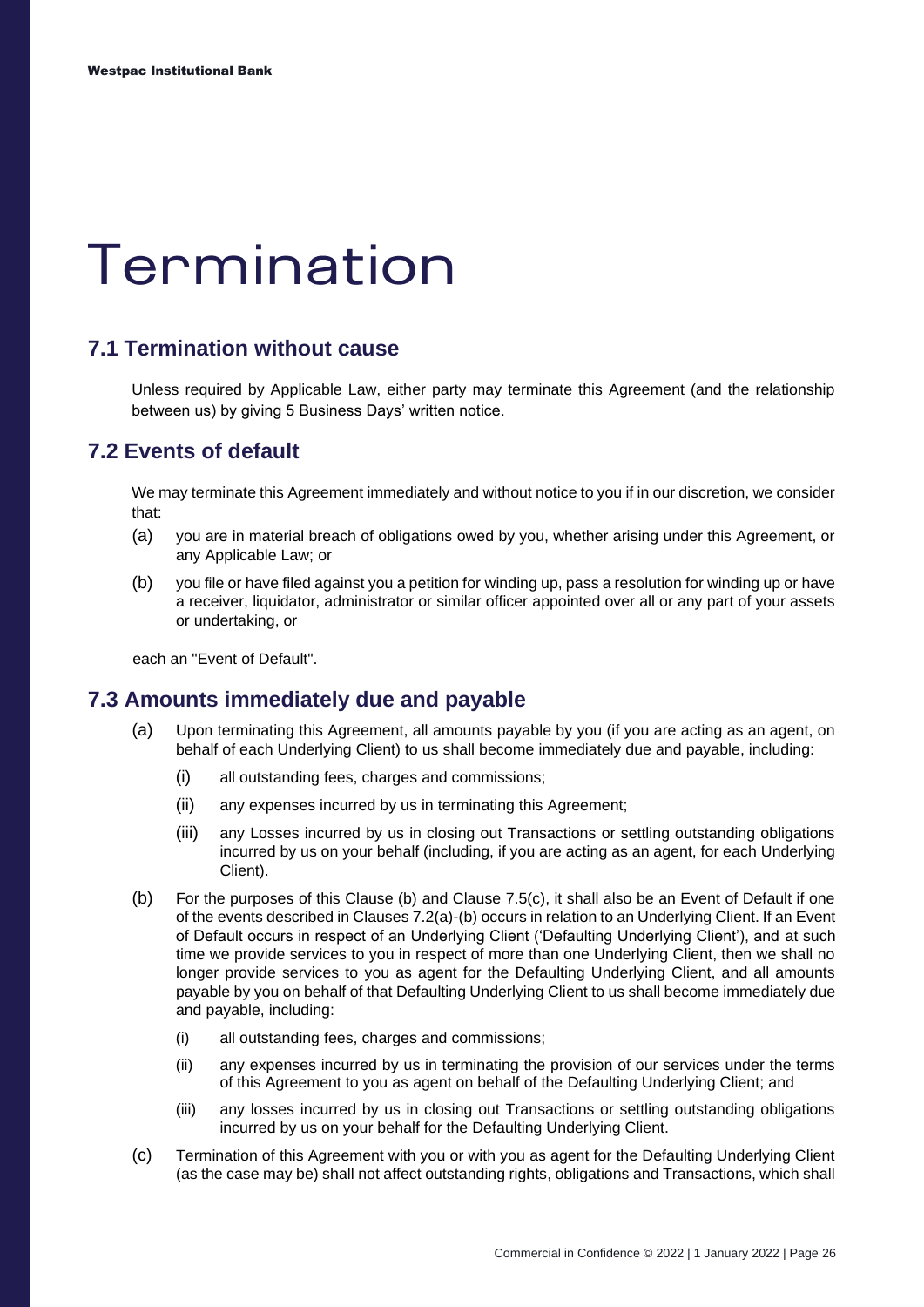continue to be governed by this Agreement and in particular by the provisions of Clauses 3.6, 4, 5.4, 6.1, 6.3, 6.7, 7.4, 7.5 and 9.8, which will continue to apply until all obligations have been fully performed notwithstanding termination of this Agreement.

#### **7.4 Interest**

- (a) If you default in paying us any amount when it is due (the "due amount"), we reserve the right to charge interest (before and after judgment) on the due amount, such interest to be payable from (and including) the date of default at the rate as reasonably determined by us to be the cost of funding such overdue amount. Interest will accrue on a daily basis and will be due and payable by you (including, if you are acting as an agent, on behalf of the relevant Underlying Client) as a separate debt.
- (b) No delay in exercising our right to retain such interest and no partial payment of such interest shall be deemed to compromise our right to receive the full amount of such interest.

#### **7.5 Rights Over Client Investments**

- (a) We shall at all times have a general lien on all investments for the time being in our possession or control and due to you (including, if you are acting as an agent, due to an Underlying Client), irrespective of whether or not we have made advances in connection with such investments.
- (b) Without prejudice to our other rights, and without notice to you, on an Event of Default in relation to you (as opposed to an Underlying Client), or at any time after we have determined, in our absolute discretion, that it is necessary for our protection for a reason relating to you (as opposed to an Underlying Client) we may:
	- (i) sell or realise any or all of the investments which may be in our possession or control and held to the account of you (and, if you are acting as an agent, each Underlying Client) in such manner and at such prices or prices, and whether upon tender of cash or credit, as we may think fit, and apply the proceeds thereof to reduce or discharge all liabilities or indebtedness to us or to any third party; and
	- (ii) cancel, replace, hedge, close out, terminate or reverse any Transaction or enter into any other Transaction or do anything which has the effect of reducing or eliminating our loss or liability under or in respect of any of the contracts, positions or commitments undertaken for your account (including, if you are acting as an agent, for each Underlying Client's Account).
- (c) If an Event of Default occurs in respect of an Underlying Client (as opposed to you) or at any time after we have determined, in our absolute discretion, that it is necessary for our protection for a reason relating to the Underlying Client (as opposed to you), we may exercise these rights only in respect of the relevant Underlying Client's Account.
- (d) Without prejudice to any other right we may have, whether at law or otherwise we shall be entitled to combine all accounts and set-off any amount at any time owing from you (including, if you are acting as an agent, on behalf of an Underlying Client) to us on any account against any amount owing by us to you or standing to your credit (including, if you are acting as an agent, for the account of the relevant Underlying Client or standing to the credit of that relevant Underlying Client) on any account with us.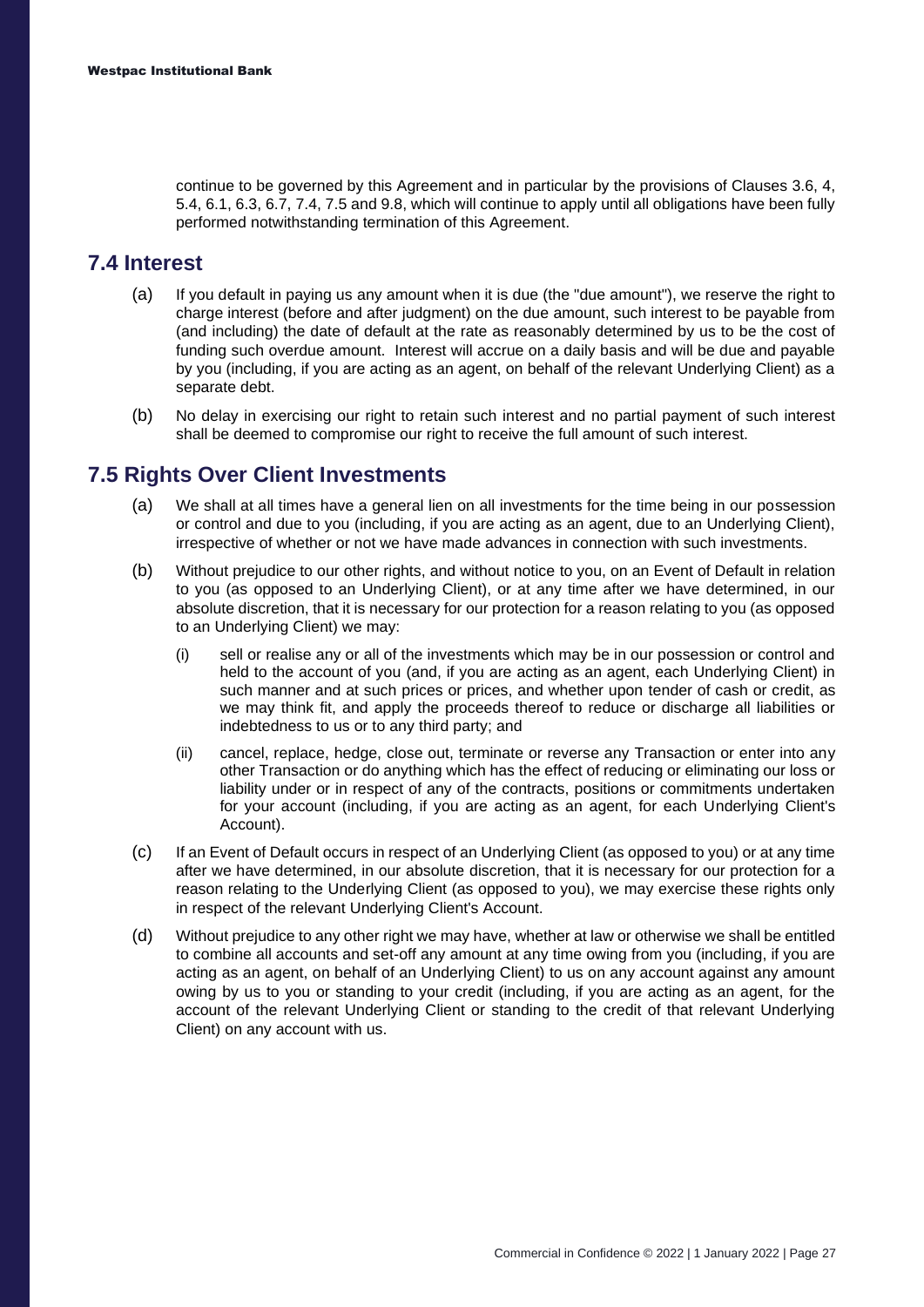### <span id="page-29-0"></span>**Complaints and**

### compensation

#### **8.1 Complaints procedure**

- (a) If you have a complaint you should in the first instance speak to your normal contact within Westpac.
- (b) If you are an eligible complainant (as defined in the FCA Rules) you may have the right to refer your complaint to the Financial Ombudsman Service. The Financial Ombudsman Service is a free and independent statutory dispute-resolution scheme for financial services. Details of who are eligible complainants can be obtained from the Financial Ombudsman Service. The Financial Ombudsman Service's website is at www.financial-ombudsman.org.uk and they can be contacted at:

The Financial Ombudsman Service

Exchange Tower

London E14 9SR

United Kingdom

email: complaint.info@financial-ombudsman.org.uk

telephone: 0800 0234 567 or 0300 1239 123

#### **8.2 Compensation**

- (a) We are a member of the Financial Services Compensation Scheme in the United Kingdom (the "Scheme"). The Scheme is only available to certain types of claimants and claims. Payments to eligible claimants under the Scheme will vary depending on the type of protected claim (e.g. deposits or investments) the claimants hold with respect to the relevant institution. Payments under the Scheme are subject to a maximum payment to any eligible claimant of GBP 85,000.
- (b) Further details of the Scheme are available on request or at the Scheme's official website at www.fscs.org.uk.
- (c) We are required to provide you with, and annually re-provide, an information sheet in relation to the protection provided for your eligible deposits with us.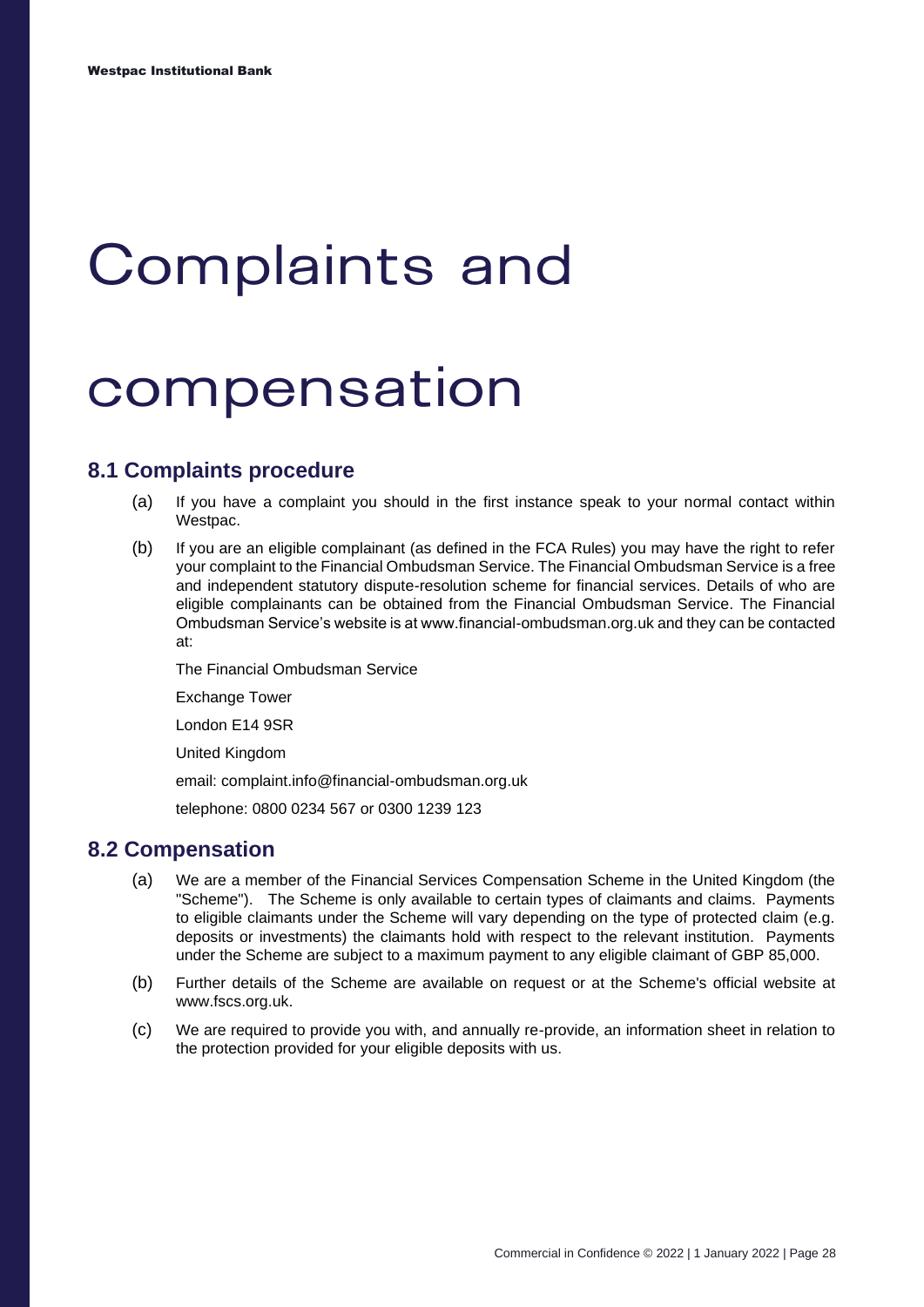## <span id="page-30-0"></span>Interpretation

#### **9.1 Defined Terms**

In this Agreement, the following terms have the meaning set out below:

| <b>Affiliate</b>                                            | Any entity controlled directly or indirectly by, or under common control with, Westpac (as<br>the case may be).                                                                                                                                                                                                             |  |  |
|-------------------------------------------------------------|-----------------------------------------------------------------------------------------------------------------------------------------------------------------------------------------------------------------------------------------------------------------------------------------------------------------------------|--|--|
| <b>Applicable Law</b>                                       | Regulatory Obligations or any other rules of a relevant regulatory authority, Rules and all<br>other applicable laws, rules and regulations as in force from time to time as applicable to<br>this Agreement.                                                                                                               |  |  |
| Bank<br><b>Recovery</b><br>and<br><b>Resolution Regimes</b> | The UK's Special Resolution Regime as implemented in the Banking Act 2009 (as<br>amended from time to time) and the EU BRRD.                                                                                                                                                                                                |  |  |
| <b>BRR Entity</b>                                           | Those UK or EEA entities within the scope of a Bank Recovery and Resolution Regime,<br>including UK or EEA credit institutions, certain UK or EEA investment firms and/or certain<br>UK or EEA subsidiaries or parents of such entities.                                                                                    |  |  |
| <b>BRR Financial Instrument</b>                             | All financial instruments issued by a BRR Entity.                                                                                                                                                                                                                                                                           |  |  |
| <b>BRR Resolution Authority</b>                             | Any resolution authority empowered to apply the resolution tools or exercise the<br>resolution powers under a Bank Recovery and Resolution Regime.                                                                                                                                                                          |  |  |
| <b>Business Day</b>                                         | A day other than a Saturday or Sunday on which banks are generally open for business<br>in London.                                                                                                                                                                                                                          |  |  |
| <b>Client Money</b>                                         | The meaning set out in the FCA's Handbook.                                                                                                                                                                                                                                                                                  |  |  |
| <b>Client Money Rules</b>                                   | The provisions of the FCA's Handbook relating to the treatment of client money.                                                                                                                                                                                                                                             |  |  |
| Communication                                               | Any notice, Confirmation or other communication.                                                                                                                                                                                                                                                                            |  |  |
| Confirmation                                                | A confirmation, statement or note issued by us to you confirming the details of a<br>Transaction.                                                                                                                                                                                                                           |  |  |
| <b>Custody Rules</b>                                        | The provisions of the FCA's Handbook relating to the treatment of client assets.                                                                                                                                                                                                                                            |  |  |
| <b>Data Protection Legislation</b>                          | All Applicable Law from time to time relating to the processing of personal data and<br>privacy including (where applicable):                                                                                                                                                                                               |  |  |
|                                                             | the General Data Protection Regulation (EU) 2016/679 of the European<br>(a)<br>Parliament as it forms part of UK domestic law by virtue of section 3 of the<br>European Union (Withdrawal) Act 2018;<br>the Data Protection Act 2018; and<br>(b)<br>guidance and codes of practice or conduct issued by a Regulator.<br>(c) |  |  |
| Dodd-Frank                                                  | The Dodd-Frank Wall Street Reform and Consumer Protection Act and all requests, rules,<br>guidelines or directives thereunder or issued in connection therewith.                                                                                                                                                            |  |  |
| <b>Electronic Means</b>                                     | Any method of sending a Communication using an electronic or telecommunications<br>system or network, and including the internet or any use of a website's functionality or e-<br>mail communication, but excluding verbal Communications between individuals.                                                              |  |  |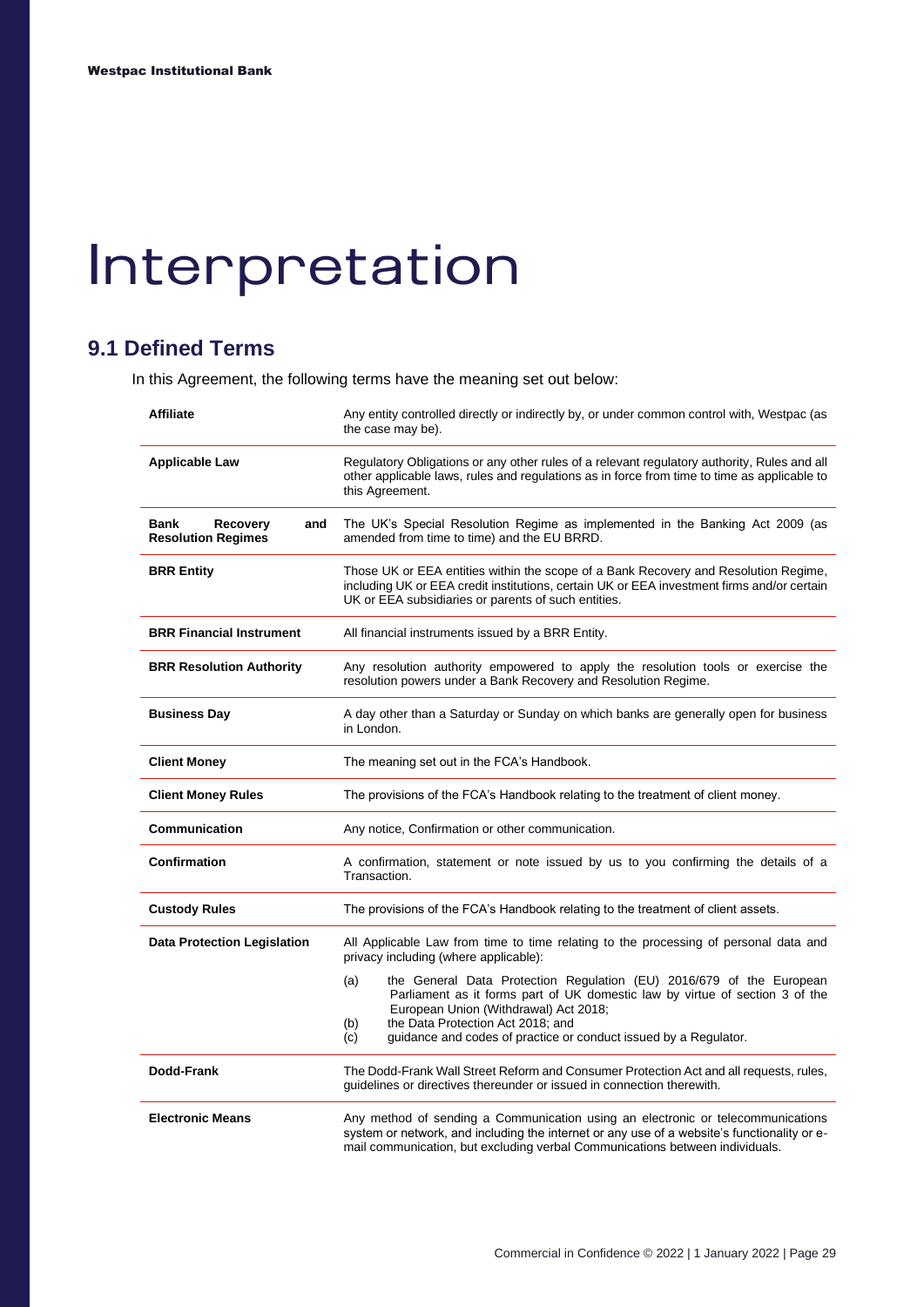| EMIR                                 | UK EMIR or EU EMIR, as applicable.                                                                                                                                                                                                                                                                                                                                                                                                                                                                                                                                                           |  |  |  |
|--------------------------------------|----------------------------------------------------------------------------------------------------------------------------------------------------------------------------------------------------------------------------------------------------------------------------------------------------------------------------------------------------------------------------------------------------------------------------------------------------------------------------------------------------------------------------------------------------------------------------------------------|--|--|--|
| <b>EU BRRD</b>                       | The Bank Recovery and Resolution Directive 2014/59/EU,                                                                                                                                                                                                                                                                                                                                                                                                                                                                                                                                       |  |  |  |
| <b>EU EMIR</b>                       | Regulation (EU) No 648/2012 of the European Parliament and of the Council of 4 July<br>2012 on OTC derivatives, central counterparties and trade repositories (EU EMIR), each<br>Commission Delegated Regulation supplementing EU EMIR and each Commission<br>Implementing Regulation laying down implementing technical standards according to EU<br>EMIR.                                                                                                                                                                                                                                  |  |  |  |
| <b>EU SFTR</b>                       | Regulation (EU) 2015/2365 of the European Parliament and of the Council of 25<br>November 2015 (as amended from time to time)                                                                                                                                                                                                                                                                                                                                                                                                                                                                |  |  |  |
| <b>EU Short Selling Regulation</b>   | The European Regulation on Short Selling 236/2012.                                                                                                                                                                                                                                                                                                                                                                                                                                                                                                                                           |  |  |  |
| <b>Event of Default</b>              | Any of the events of default listed in Clause 7.2 (Termination).                                                                                                                                                                                                                                                                                                                                                                                                                                                                                                                             |  |  |  |
| FCA                                  | The Financial Conduct Authority, including any successor authority                                                                                                                                                                                                                                                                                                                                                                                                                                                                                                                           |  |  |  |
| <b>FCA Rules</b>                     | The rules of the FCA and the "regulatory system" as defined therein.                                                                                                                                                                                                                                                                                                                                                                                                                                                                                                                         |  |  |  |
| <b>Financial Instrument</b>          | The meaning set out in UK MiFID II.                                                                                                                                                                                                                                                                                                                                                                                                                                                                                                                                                          |  |  |  |
| <b>Fixed Income Security</b>         | Any debt security traded on a market or similar in all material respects to securities traded<br>on a market which carries a right to interest at a predetermined rate but carries no right<br>to participate in the results of the issuer and where any discount or premium on issue or<br>redemption is deemed to be a right to interest.                                                                                                                                                                                                                                                  |  |  |  |
| <b>Force Majeure</b>                 | Any cause preventing either party from performing any or all of its obligations which arises<br>from or are attributable to either acts, events or omissions or accidents beyond the<br>reasonable control of the party so prevented, including but without limitation                                                                                                                                                                                                                                                                                                                       |  |  |  |
|                                      | any breakdown, delay, malfunction or failure of transmission, act of God, war,<br>(a)<br>terrorism, emergency (as defined in the Civil Contingencies Act 2004), malicious<br>damage, civil commotion, communication or computer failures, industrial action, acts<br>and regulations of any governmental or supra national bodies or authorities; or<br>the failure of any relevant intermediate broker or agent, custodian, sub-custodian,<br>(b)<br>dealer, market, exchange, clearing house or regulatory or self-regulatory<br>organisation, for any reason, to perform its obligations, |  |  |  |
|                                      | save where any of the foregoing is directly due to our or their respective negligence, fraud<br>or wilful default.                                                                                                                                                                                                                                                                                                                                                                                                                                                                           |  |  |  |
| <b>Instruction</b>                   | Any order, direction, instruction or request from you or on your behalf pertaining to the<br>provision of services by us to you pursuant to this Agreement, including an instruction to<br>enter into or execute a Transaction.                                                                                                                                                                                                                                                                                                                                                              |  |  |  |
| <b>Investment Research</b>           | The meaning set out in the FCA Handbook.                                                                                                                                                                                                                                                                                                                                                                                                                                                                                                                                                     |  |  |  |
| Losses                               | Losses, liabilities, damages, penalties, claims, actions, judgments, suits, disbursements,<br>costs or expenses of any nature (including those incurred to a dealer, market or clearing<br>house and reasonable legal fees and other reasonable costs and expenses relating to<br>investigating or defending any demands, charges or claims), taxes, imposts and levies of<br>any kind or nature whatsoever. Loss will have a corresponding meaning.                                                                                                                                         |  |  |  |
| <b>Market Disruption Event</b>       | Any event that (in our reasonable opinion) materially disrupts normal trading in an<br>investment or asset on a market, exchange or trading facility, including major system<br>malfunctions or disruptions, circuit breakers and other trading halts and any other market<br>events which are outside Westpac's or its Affiliates' control.                                                                                                                                                                                                                                                 |  |  |  |
| <b>MLR 2017</b>                      | The Money Laundering, Terrorist Financing and Transfer of Funds (Information on the<br>Payer) Regulations 2017                                                                                                                                                                                                                                                                                                                                                                                                                                                                               |  |  |  |
| <b>Multilateral Trading Facility</b> | The meaning set out in the FCA Handbook.                                                                                                                                                                                                                                                                                                                                                                                                                                                                                                                                                     |  |  |  |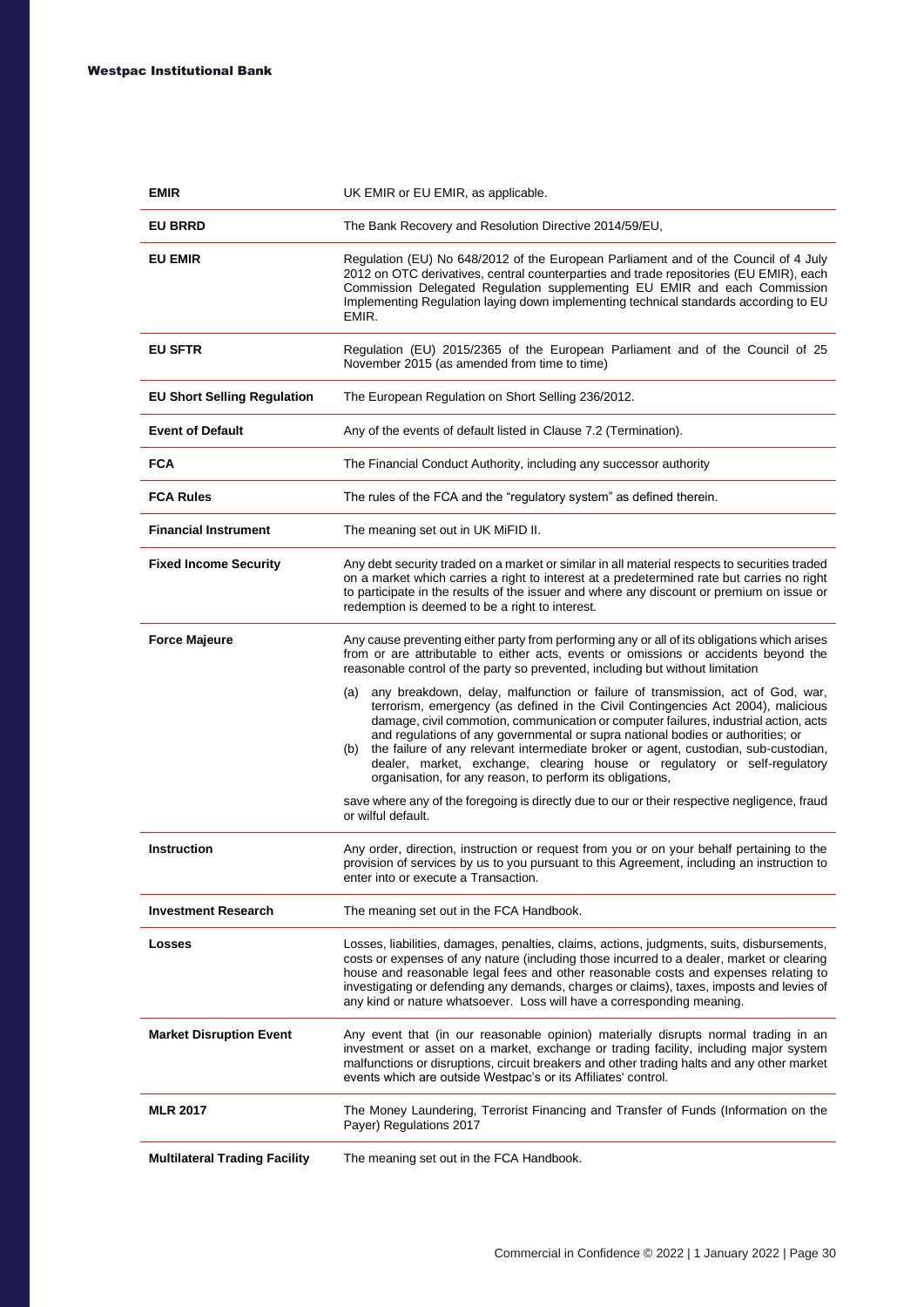| <b>Organised Trading Facility</b>                                    | The meaning set out in the FCA Handbook.                                                                                                                                                                                                                                                                                                                                                                                                                                                                   |  |  |
|----------------------------------------------------------------------|------------------------------------------------------------------------------------------------------------------------------------------------------------------------------------------------------------------------------------------------------------------------------------------------------------------------------------------------------------------------------------------------------------------------------------------------------------------------------------------------------------|--|--|
| Personnel                                                            | Any officer, director, employee, agent, contractor, sub-contractor or consultant.                                                                                                                                                                                                                                                                                                                                                                                                                          |  |  |
| <b>Portfolio Data</b>                                                | In respect of a party providing or required to provide such data, the key terms in relation<br>to all outstanding Relevant Transactions between the parties in a form and standard that<br>is capable of being reconciled, with a scope and level of detail determined by us.                                                                                                                                                                                                                              |  |  |
| <b>Portfolio Reconciliation Risk</b><br><b>Mitigation Techniques</b> | The portfolio reconciliation risk mitigation techniques for OTC derivatives transactions<br>within the meaning of EMIR.                                                                                                                                                                                                                                                                                                                                                                                    |  |  |
| <b>PRA</b>                                                           | The Prudential Regulation Authority, including any successor authority                                                                                                                                                                                                                                                                                                                                                                                                                                     |  |  |
| <b>Product Agreement</b>                                             | Any existing or future agreement including without limitation:                                                                                                                                                                                                                                                                                                                                                                                                                                             |  |  |
|                                                                      | any master agreement (being a comprehensive documentation of standard terms<br>(a)<br>and conditions and definitions) including without limitation an ISDA Master<br>Agreement, PSA ISMA Global Master Repurchase Agreement, ISLA Global<br>Master Securities Lending Agreement, International Foreign Exchange Master<br>Agreement, Cleared Derivatives Execution Agreement, or Master Counterparty<br>Agreement;                                                                                         |  |  |
|                                                                      | (b)<br>confirmation;                                                                                                                                                                                                                                                                                                                                                                                                                                                                                       |  |  |
|                                                                      | (c)<br>confidentiality agreement;                                                                                                                                                                                                                                                                                                                                                                                                                                                                          |  |  |
|                                                                      | (d)<br>mandate letter;                                                                                                                                                                                                                                                                                                                                                                                                                                                                                     |  |  |
|                                                                      | (e)<br>underwriting agreement; or                                                                                                                                                                                                                                                                                                                                                                                                                                                                          |  |  |
|                                                                      | (f)<br>similar document between you and us, other than this Agreement, which sets out<br>the legal terms applicable to trading of a particular type or types of product, but<br>excluding any terms of business that pre-date this Agreement.                                                                                                                                                                                                                                                              |  |  |
| <b>Regulated Market</b>                                              | The meaning given to it in the FCA's Handbook.                                                                                                                                                                                                                                                                                                                                                                                                                                                             |  |  |
| Regulator                                                            | The PRA, FCA and any other body responsible for promulgating an Applicable Law.                                                                                                                                                                                                                                                                                                                                                                                                                            |  |  |
| <b>Regulatory Obligations</b>                                        | The rules of the FCA and/or PRA.                                                                                                                                                                                                                                                                                                                                                                                                                                                                           |  |  |
| <b>Relevant Transaction</b>                                          | Any OTC derivative transaction which is subject to the Portfolio Reconciliation Risk<br>Mitigation Techniques and/or the Dispute Resolution Risk Mitigation Techniques under<br>EMIR.                                                                                                                                                                                                                                                                                                                      |  |  |
| <b>Rules</b>                                                         | Articles, rules, regulations and procedures applicable to a Multilateral Trading Facility,<br>Regulatory Market or other market on which we execute Transactions with or for you, as<br>in force from time to time.                                                                                                                                                                                                                                                                                        |  |  |
| UK EMIR                                                              | Regulation (EU) No 648/2012 of the European Parliament and of the Council of 4 July<br>2012 on OTC derivatives, central counterparties and trade repositories (EU EMIR), each<br>Commission Delegated Regulation supplementing EU EMIR and each Commission<br>Implementing Regulation laying down implementing technical standards according to EU<br>EMIR, each as it forms part of UK domestic law by virtue of section 3 of the European<br>Union (Withdrawal) Act 2018 (as amended from time to time). |  |  |
| UK MIFID II                                                          | Directive 2014/65/EU on markets in financial instruments as it forms part of UK domestic<br>law by virtue of section 3 of the European Union (Withdrawal) Act 2018 (as amended from<br>time to time).                                                                                                                                                                                                                                                                                                      |  |  |
| <b>UK MIFIR</b>                                                      | Regulation (EU) 600/2014 of the European Parliament and of the Council of 15 May 2014<br>on markets in financial instruments as it forms part of UK domestic law by virtue of section<br>3 of the European Union (Withdrawal) Act 2018 (as amended from time to time).                                                                                                                                                                                                                                     |  |  |
| UK SFTR                                                              | Regulation (EU) 2015/2365 of the European Parliament and of the Council of 25<br>November 2015 as it forms part of UK domestic law by virtue of section 3 of the European<br>Union (Withdrawal) Act 2018 (as amended from time to time).                                                                                                                                                                                                                                                                   |  |  |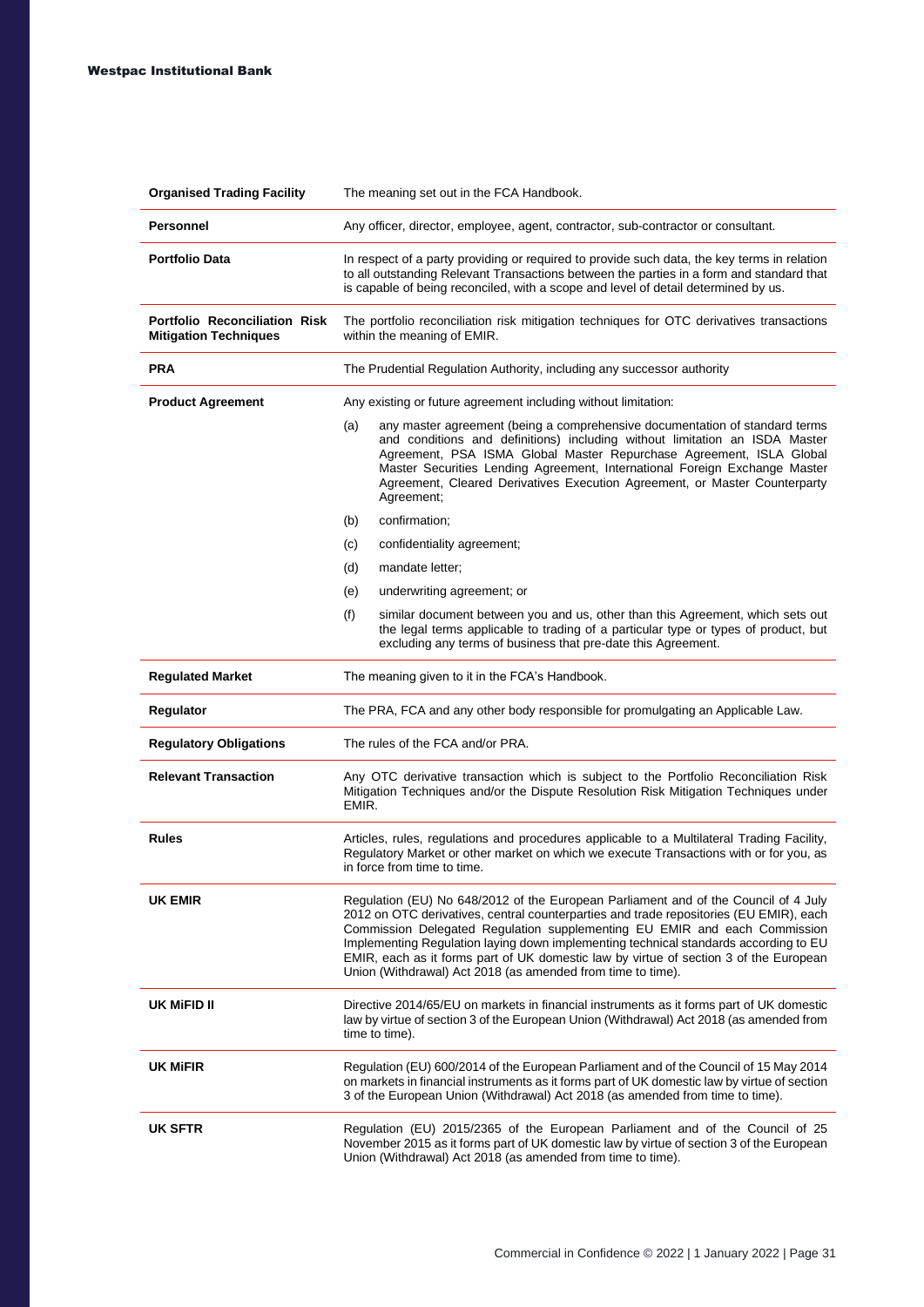| <b>UK Short Selling Regulation</b> | The European Regulation on Short Selling 236/2012 as it forms part of UK domestic law<br>by virtue of section 3 of the European Union (Withdrawal) Act 2018 (as amended from<br>time to time).                                                                                                                                                                                                                                                                                                                                    |                                                                                                                                                                                                                                                                               |  |
|------------------------------------|-----------------------------------------------------------------------------------------------------------------------------------------------------------------------------------------------------------------------------------------------------------------------------------------------------------------------------------------------------------------------------------------------------------------------------------------------------------------------------------------------------------------------------------|-------------------------------------------------------------------------------------------------------------------------------------------------------------------------------------------------------------------------------------------------------------------------------|--|
| <b>Transaction</b>                 |                                                                                                                                                                                                                                                                                                                                                                                                                                                                                                                                   | Any transaction subject to this Agreement, and includes:                                                                                                                                                                                                                      |  |
|                                    | (a)                                                                                                                                                                                                                                                                                                                                                                                                                                                                                                                               | a contract made on a market or pursuant to the Rules of a market;                                                                                                                                                                                                             |  |
|                                    | (b)                                                                                                                                                                                                                                                                                                                                                                                                                                                                                                                               | a contract which is subject to the Rules of a market; or                                                                                                                                                                                                                      |  |
|                                    | (c)                                                                                                                                                                                                                                                                                                                                                                                                                                                                                                                               | a contract which would (but for its term to maturity only) be a contract made on, or<br>subject to the Rules of a market and which, at the appropriate time, is to be<br>submitted for clearing as a contract made on, or subject to the Rules of a market;                   |  |
|                                    | (d)                                                                                                                                                                                                                                                                                                                                                                                                                                                                                                                               | in any of cases (a), (b) and (c) being a future, option, contract for differences, spot<br>or forward contract of any kind in relation to a commodity, metal, financial<br>instrument (including any security), currency, interest rate, index or any<br>combination thereof: |  |
|                                    | (e)                                                                                                                                                                                                                                                                                                                                                                                                                                                                                                                               | a transaction which is matched with any transaction within paragraph (a), (b) or (c)<br>of this definition; or                                                                                                                                                                |  |
|                                    | (f)                                                                                                                                                                                                                                                                                                                                                                                                                                                                                                                               | any other transaction which we both agree will be a Transaction.                                                                                                                                                                                                              |  |
| <b>Underlying Client</b>           | Any counterparty agreed to in writing by us from time to time on behalf of which you are<br>authorised as agent to enter into Transactions with us under this Agreement. Where an<br>Underlying Client does not constitute a single legal person, this term means the trustees,<br>individuals or other persons who are the primary representatives of the organisation, trust<br>or fund on whose behalf they are dealing. References to "the Underlying Client" will be<br>construed as references to "each Underlying Client". |                                                                                                                                                                                                                                                                               |  |
| <b>Underlying Client Account</b>   |                                                                                                                                                                                                                                                                                                                                                                                                                                                                                                                                   | The meaning given to in Clause 2.3 (Underlying Client Accounts).                                                                                                                                                                                                              |  |
| Westpac                            |                                                                                                                                                                                                                                                                                                                                                                                                                                                                                                                                   | <b>Westpac Banking Corporation</b>                                                                                                                                                                                                                                            |  |

#### **9.2 Interpretation**

In this Agreement:

- (a) a reference to a "Clause" must be construed as a reference to a Clause of this Agreement, unless the context requires otherwise;
- (b) a reference to any statute or statutory instrument or Applicable Law includes any modification, amendment, extension or re-enactment of that instrument;
- (c) a reference to a "document" includes any electronic document;
- (d) the masculine includes the feminine and the neuter and the singular includes the plural and vice versa as the context requires;
- (e) words and phrases defined as a matter of Applicable Law have the same meaning in this Agreement unless expressly defined otherwise in this Agreement;
- (f) headings are for ease of reference only and do not form part of this Agreement;
- (g) all provisions contained on webpage links which are specifically referred to in this Agreement are incorporated into and will form part of this Agreement as if they were contained herein.

#### **9.3 Time is of the essence**

Time shall be of the essence in respect of all of your obligations under this Agreement, including in relation to any Transactions.

#### **9.4 Inconsistency**

This Agreement: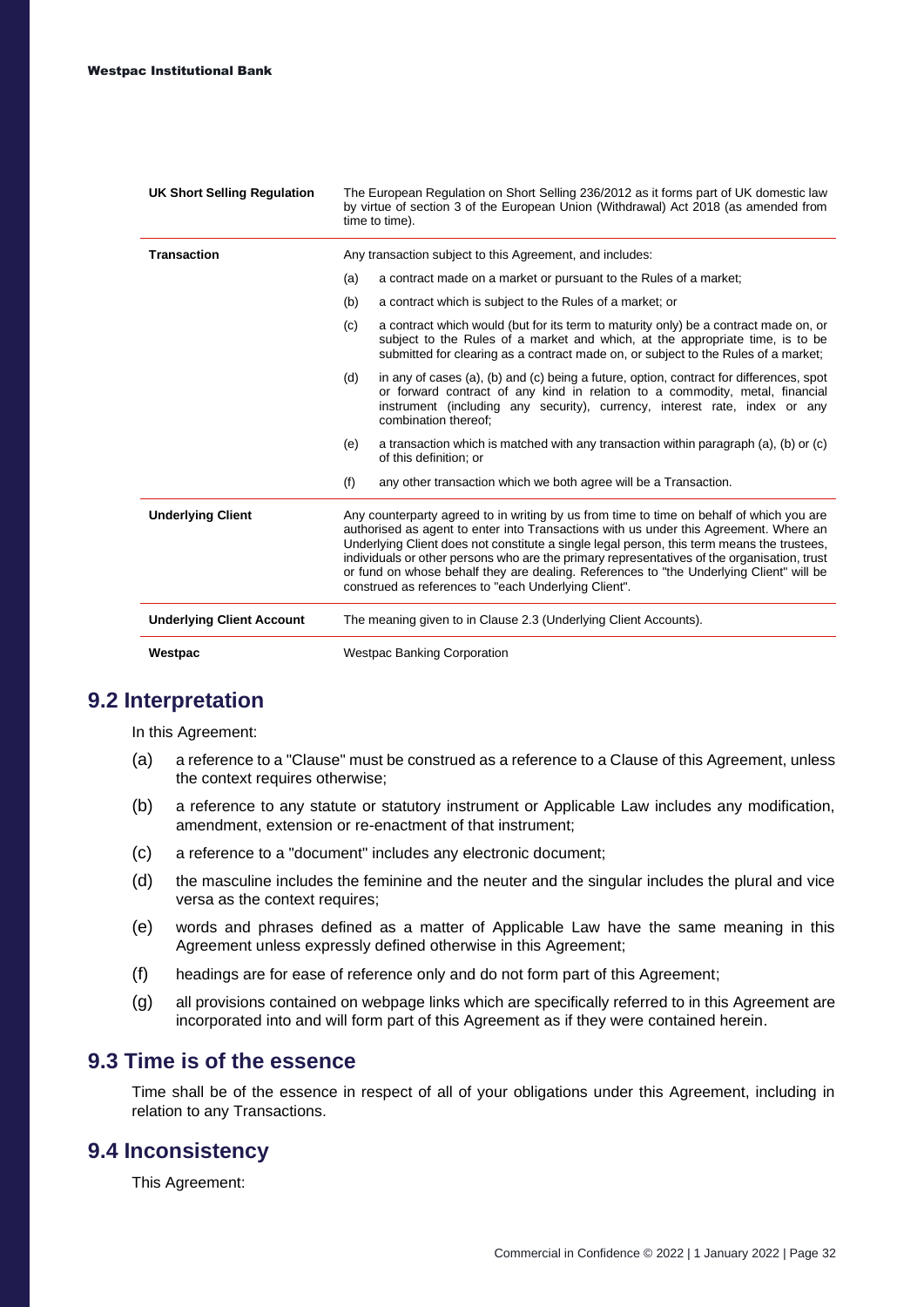- (a) supersedes any previous agreement between you and us on the same subject matter, and governs each Transaction entered into or outstanding between us on or after the date this Agreement takes effect;
- (b) is supplemental to any Product Agreement/s we have entered into or may enter into with you from time to time or any relevant separate netting, margining or collateral agreement. The terms and conditions of any Product Agreement shall prevail in relation to Transactions covered by such Product Agreements in the event of any inconsistencies with this Agreement, except that this Agreement shall prevail to the extent necessary to ensure compliance with our Regulatory Obligations. This Agreement will, however, continue to govern all other aspects of the relationship between you and us otherwise.

#### **9.5 Entire Agreement**

- (a) This Agreement contains the entire agreement between the parties relating to the subject matter of this Agreement at the effective date of this Agreement to the exclusion of any terms implied by law which may be excluded by contract. Save where required by Applicable Law (including our Regulatory Obligations), we do not assume any obligations towards you other than as set out under the express terms of the Agreement.
- (b) You acknowledge that you have not relied on or been induced to enter into this Agreement by a representation other than those expressly set out in this Agreement. We will not be liable to you (in equity, contract, tort or under the Misrepresentation Act 1967) for any representation (other than a fraudulent misrepresentation) that is not set out in this Agreement.
- (c) So far as permitted by Applicable Law and except in the case of fraud, you agree and acknowledge that your only rights and remedies in relation to any representation, warranty or undertaking made or given in connection with this Agreement will be for breach of the terms of this Agreement, to the exclusion of all other rights and remedies.

#### **9.6 Applicable Law**

This Agreement and all Transactions effected with Westpac are subject to Applicable Law so that:

- (a) nothing in this Agreement shall exclude or restrict any obligation which we have to you under Applicable Law, and if there is any conflict between this Agreement and any Applicable Law, the latter will prevail; and
- (b) neither we nor our Affiliates or our or their Personnel shall have liability to you where we in good faith take steps (or omit to take steps) which we consider necessary to ensure compliance with any Applicable Law, including our reporting obligations.

#### **9.7 Severability**

If, at any time, any provision of this Agreement is or becomes illegal, invalid or unenforceable in any respect under the law of any jurisdiction, neither the legality, validity or enforceability of the remaining provisions of this Agreement nor the legality, validity or enforceability of such provision under the law of any other jurisdiction shall be in any way affected or impaired.

#### **9.8 Governing Law and Jurisdiction**

(a) This Agreement, any Transactions effected with Westpac pursuant to this Agreement and any non-contractual obligations arising out of or in connection with the Agreement are governed by, and will be construed in accordance with, the laws of England.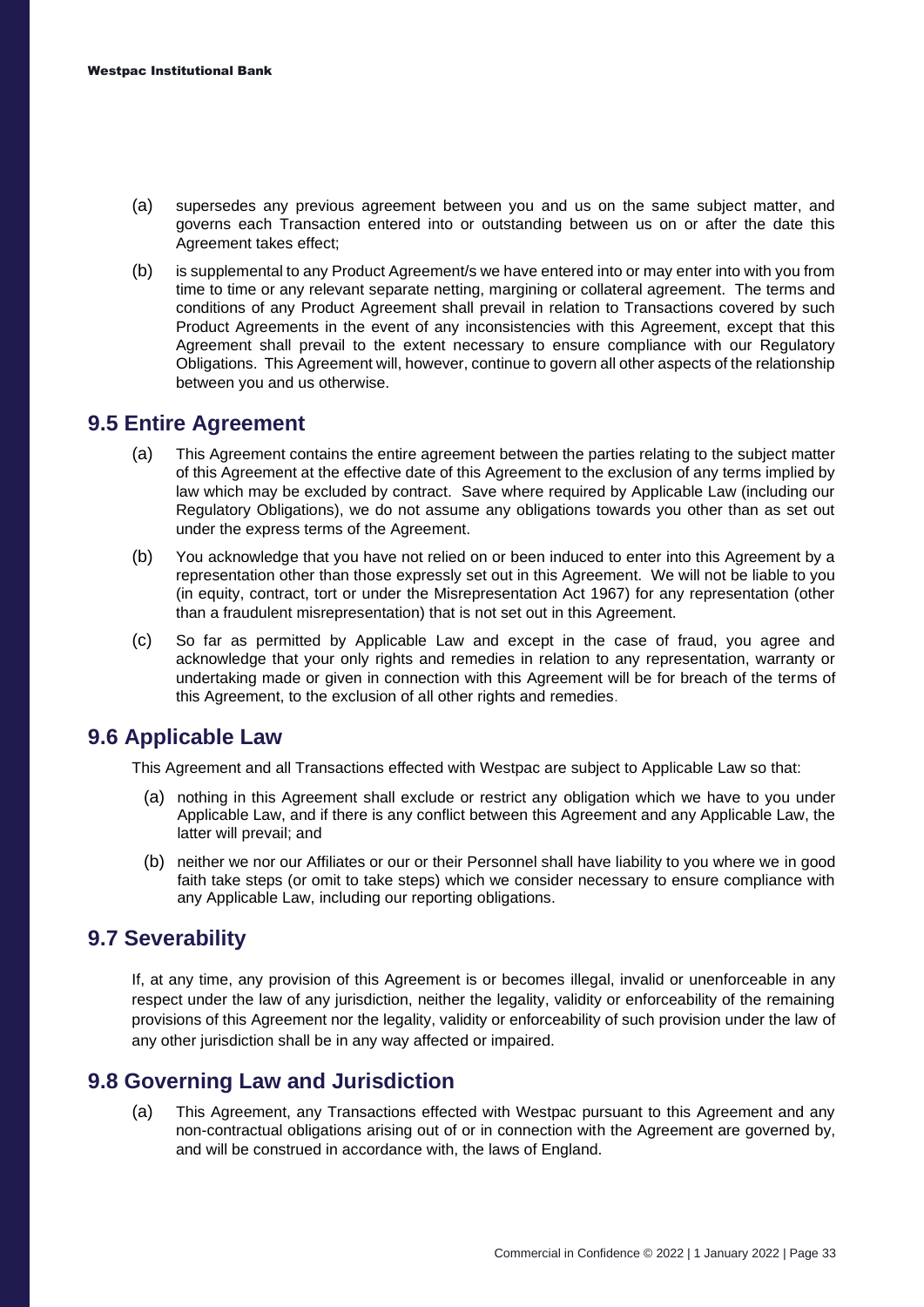- (b) For our benefit, you irrevocably submit to the exclusive jurisdiction of the English courts, which will have jurisdiction to settle any disputes which may arise out of or in connection with the validity, effect, interpretation or performance of this Agreement or any non-contractual obligations arising out of or in connection with this Agreement, and waive any objection to proceedings in any such court on the grounds of inconvenient forum.
- (c) This clause will not prevent us, in our absolute discretion, from taking proceedings in the courts of any other country which may have jurisdiction.

#### **9.9 Immunity from suit**

You (on your own behalf and on behalf of each Underlying Client) irrevocably waive to the fullest extent permitted by Applicable Law, with respect to you (or your Underlying Client) and your or its revenue and assets (irrespective of their use or intended use) all immunity on the grounds of sovereignty or other similar grounds from (i) suit, (ii) jurisdiction of any courts, (iii) relief by way of injunction, order for specific performance or for recovery of property, (iv) attachment of assets (whether before or after judgment) and (v) execution or enforcement of any judgment to which you or your revenues or assets might otherwise be entitled in any proceedings in the courts of any jurisdiction and irrevocably agree that you will not claim any immunity in any proceedings. You consent generally in respect of any proceedings to the giving of any relief or the issue of any process in connection with such proceedings, including, without limitation, the making, enforcement or execution against any property whatsoever (irrespective of its use or intended use) of any order or judgment which may be made or given in such proceedings.

#### **9.10 Notices**

- (a) All communications between you and us must be in English.
- (b) Communications may be made by whatever means unless this Agreement or Applicable Law require otherwise.
- (c) We may send any written Communications to you by hand, first class mail or Electronic Means. In each case, Communications shall be made in accordance with the communication details last notified to us, and which you shall be responsible for keeping current. Any such written communication shall be deemed received by you, whether actually received by you or not, if we can demonstrate that the correct communication details were affixed.
- (d) Unless otherwise notified to you from time to time or otherwise provided by this Agreement, all written Communication from you to us shall be sent to The Compliance Officer, 1st floor, Camomile Court, 23 Camomile Street, London EC3A 7LL, United Kingdom.
- (e) Telephone conversations and electronic Communications between you and us that result or may result in transactions in financial instruments will be recorded. We may record telephone conversations without use of a warning tone to ensure that the material terms of the Transaction, and any other material information relating to the Transaction is promptly and accurately recorded. You agree to give any necessary notice to your Personnel that such recording may take place. Such records will be our sole property and accepted by you as evidence of the orders or Instructions given. These recordings will be used in the determination of disputes and resolution of dealing queries. Recordings may also be used in investigations by regulatory or law enforcement authorities upon production of the appropriate and properly completed notice or order. A copy of the recording of such conversations and Communications will be available on request for a period of five years and, where requested by the relevant competent authority, for a period of up to seven years. By dealing with ourselves after having received this letter, we assume that you give consent to this practice.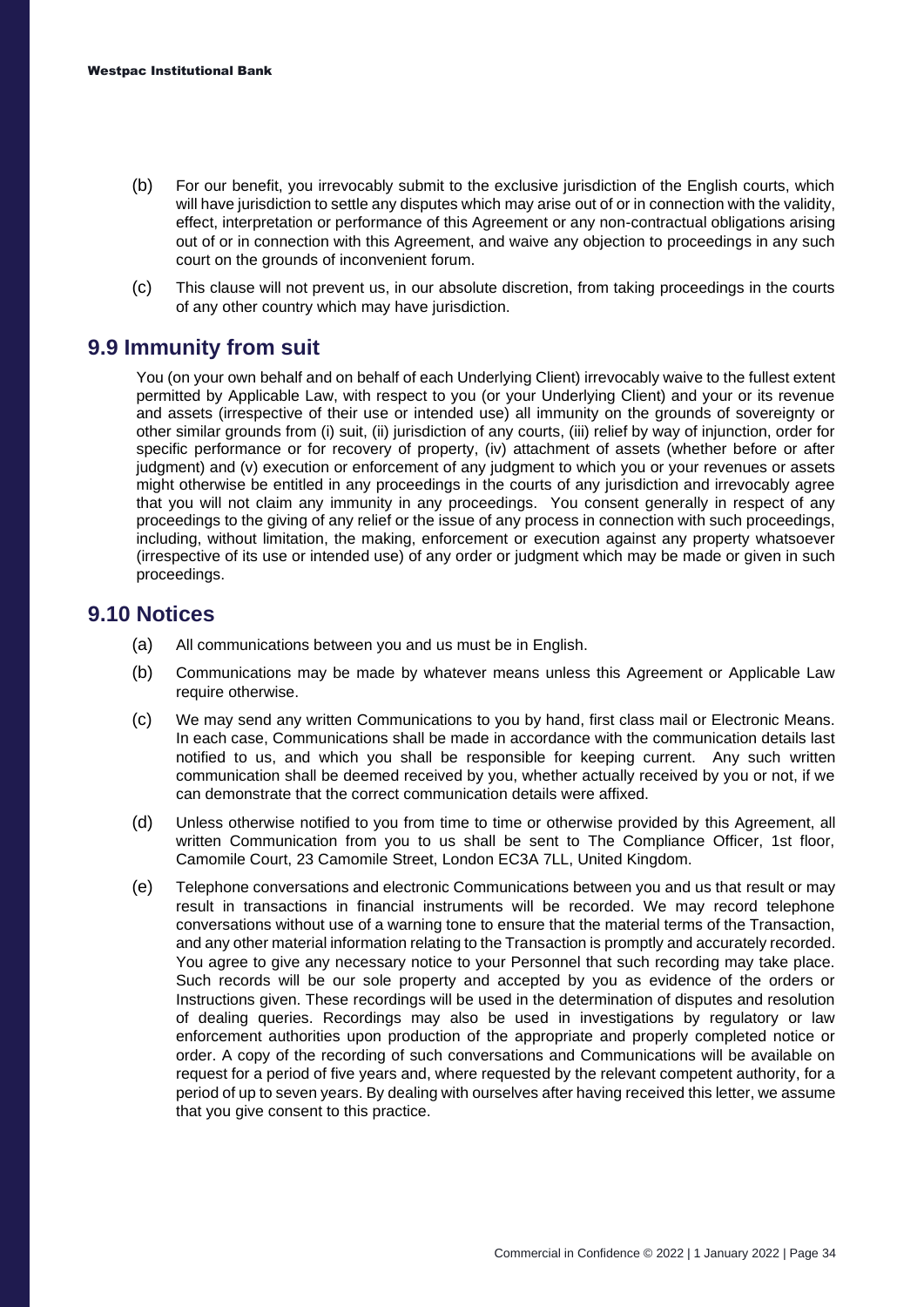#### **9.11 Service of Process**

If you do not have a permanent place of business in England and Wales, you agree to accept service of process in any location in which you transact business or through delivery to any affiliate of yours at its place of business in England and Wales and you waive any defences or challenges to such service of process. This does not affect our right to serve process in another manner permitted by law.